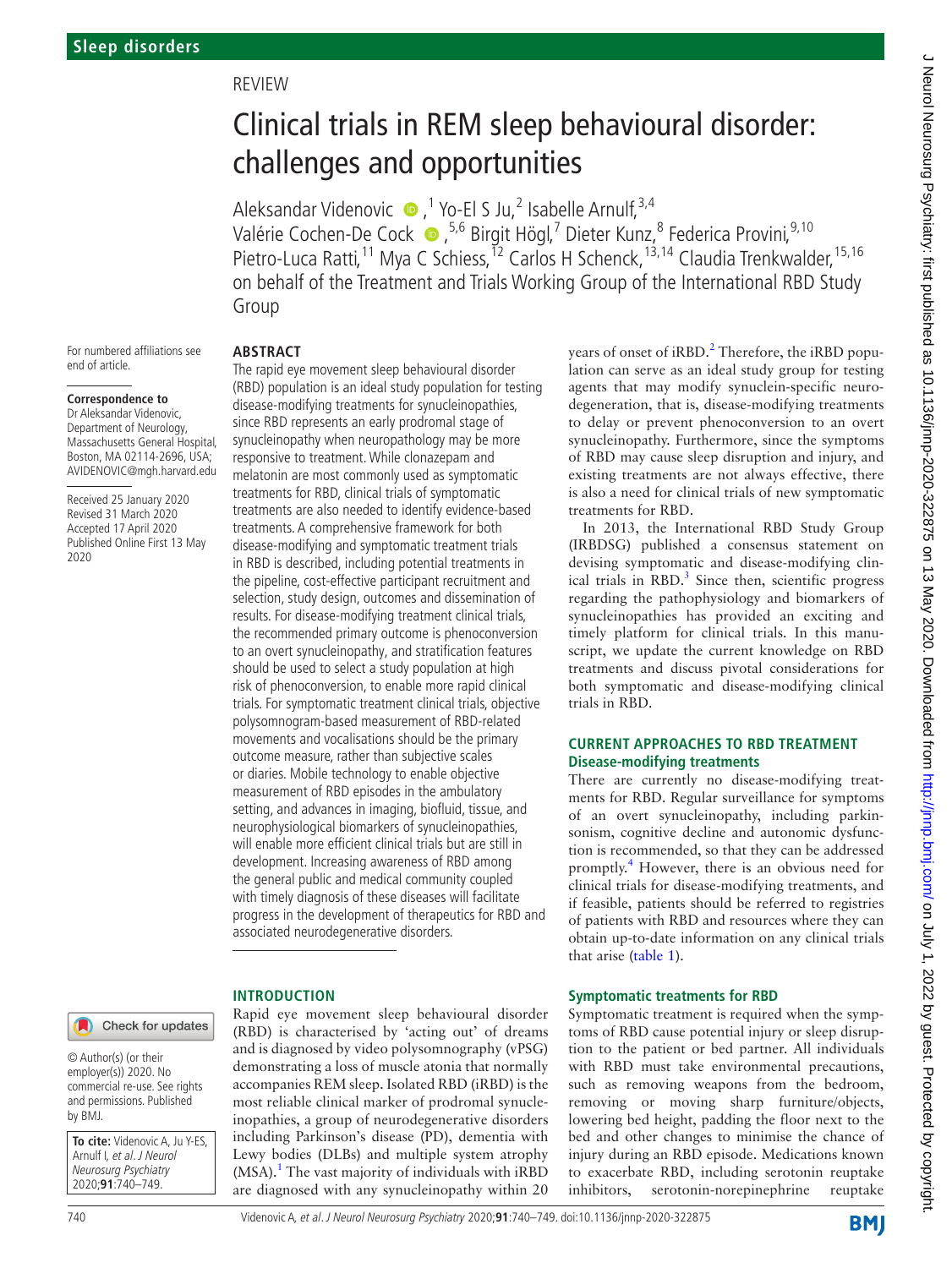<span id="page-1-0"></span>

| RBD registries and resources for RBD clinical investigations<br>Table 1  |                                |                                                                                                                                                                 |  |  |
|--------------------------------------------------------------------------|--------------------------------|-----------------------------------------------------------------------------------------------------------------------------------------------------------------|--|--|
| Name                                                                     | Website                        | <b>Description</b>                                                                                                                                              |  |  |
| International RBD Study Group                                            | IRBDSG.com                     | Organisation of RBD researchers representing registries of patients with RBD across the<br>world.                                                               |  |  |
| North American Prodromal Synucleinopathy<br>Consortium (NAPS Consortium) | naps-rbd.org                   | Research participant registry at 10 sites in the USA and Canada, with the goal of forming<br>a trial-ready cohort for disease-modifying clinical trials in RBD. |  |  |
| Parkinson's Progression Markers Initiative (PPMI)                        | ppmi-info.org                  | PD biomarkers study which previously enrolled participants with iRBD; currently closed to<br>enrolment. Next phase (PPMI2) to start in 2020.                    |  |  |
| ClinicalTrials.gov                                                       | clinicaltrials.gov             | Database of privately and publicly funded clinical studies conducted around the world, a<br>resource provided by the US National Library of Medicine.           |  |  |
| Fox Trial Finder from the Michael J Fox Foundation                       | foxtrialfinder.michaeljfox.org | Database of PD-related clinical trials that matches potential participants to actively<br>enrolling studies.                                                    |  |  |

iRBD, isolated rapid eye movement sleep behavioural disorder; PD, Parkinson's disease; RBD, rapid eye movement sleep behavioural disorder.

inhibitors and tricyclic antidepressants should be discontinued or avoided if possible.<sup>[5](#page-6-4)</sup> Heavy alcohol use may also increase  $RBD$  episodes<sup>[6](#page-7-0)</sup> and should be limited in individuals who have exhibited correlations between alcohol use and RBD episodes.

Clonazepam and melatonin are most frequently used for symptomatic treatment of RBD, largely based on case series, and a smattering of other medications has also been reported to be effective. Clonazepam reduces the frequency of unpleasant dreams and violent dream enactment behaviour,<sup>78</sup> with complete resolution of symptoms observed in more than half of patients in large case series.<sup>9–11</sup> Data on dose increases of clonazepam or treatment failure over long-term follow-up are conflicting. $8^{8}$  12 Side effects (morning sedation, confusion, dizziness and falls) may limit clonazepam utility, especially among older adults and/ or in RBD coexistent with overt neurodegenerative disorders.<sup>1</sup> Unfortunately, a recent placebo-controlled trial in RBD occurring with PD was negative, with only a trend of RBD symptom improvement with clonazepam compared with placebo, as measured by clinical global impression of change  $(CGI)$ .<sup>[14](#page-7-5)</sup>

Melatonin, for its more favourable side effect profile, is frequently preferred as initial therapy for RBD.<sup>15 16</sup> In higher doses (6 to 18mg at bedtime) melatonin improved frequency and severity of RBD symptoms in up to 70% of patients**,** as documented in several observational studies.[15 17](#page-7-6) Lower doses (2mg slow release and 3mg immediate release) in conjunction with a '30min prior to bedtime, always at the same clock time' dosing regimen showed improvement in over 90% of patients with iRBD in open-label trials.<sup>18</sup> <sup>19</sup> Unfortunately, a recent placebo-controlled trial using extended-release melatonin was also negative. $20$  The mechanism of action of melatonin in RBD is unclear, but the persistent effect after melatonin discontinuation is hypothesised to be due to action on the circadian system.<sup>[18](#page-7-7)</sup> Clinical synucleinopathies are mostly accompanied by a substan-tial dysfunction of the circadian system.<sup>[21 22](#page-7-9)</sup> Considering that endogenous melatonin signalling is dampened in synucleinopathies, one can hypothesise that melatonin may improve RBD via a restructuring and resynchronisation of circadian rhythmicity, $\frac{3}{2}$ a hypothesis that needs to be further studied.

Other medications for RBD are used less frequently, typically if melatonin and clonazepam have failed to adequately symptoms or have intolerable side effects. Randomised, placebo-controlled, double-blind studies showed that rivastigmine reduced reported number of RBD episodes in the setting of mild cognitive impair-ment<sup>[24](#page-7-11)</sup> or  $PD^{25}$  $PD^{25}$  $PD^{25}$  resistant to clonazepam and melatonin, and that memantine reduced subjective physical activity during sleep in individuals with probable RBD in the setting of DLB or PD with dementia.[26](#page-7-13) Scattered case reports indicate that some individuals with RBD have symptomatic benefit from donepezil (although some cases did not have vPSG-confirmed RBD), $^{27}$  $^{27}$  $^{27}$  levodopa,

dopaminergic medications, imipramine, carbamazepine, sodium oxybate, triazolam, zopiclone, quetiapine and clozapine.[7 13 28–31](#page-7-1)

In summary, there are no symptomatic treatments with a high level of supporting clinical trial evidence for RBD, particularly iRBD. Clonazepam and melatonin are most commonly used for symptomatic treatment of RBD based on large case series; however, recent placebo-controlled trials were negative.<sup>20</sup> An important note of discussion is whether these trials used the best endpoints for evaluating RBD severity. The CGI, although recommended by the IRBDSG previously, $3$  is highly subjective and dependent on the patient and/or bed partner, neither of whom may be aware of or recall all RBD episodes.<sup>[14](#page-7-5)</sup> Sleep logs or event diaries face similar problems.<sup>20</sup> For RBD occurring with overt neurodegenerative diseases, placebo-controlled studies have shown that rivastigmine and memantine are effective, although outcome measures were not optimal in these studies also. All other RBD symptomatic treatments are based on open-label studies or case reports. Clearly, clinical trials that can overcome factors that have hampered development $32$  of better symptomatic RBD treatments are needed, and we outline recommendations for such trials in the following sections.

#### **Study populations for RBD clinical trials**

Study participants for clinical trials in RBD should have RBD based on the criteria established by the International Classifica-tion of Sleep Disorders,<sup>[33](#page-7-16)</sup> the Diagnostic and Statistical Manual of Mental Disorders, Fifth edition<sup>34</sup> or the American Academy of Sleep Medicine Manual for the Scoring of Sleep and Associated Events.<sup>35</sup> Critically, RBD diagnosis requires confirmation by vPSG, as there are many mimics.

#### **Study populations for disease-modifying treatment trials**

Selection of the study population for disease-modifying clinical trials in RBD should align with the following general principles: (1) defining a group for which there is a greater chance of detecting a possible difference between the compared interventions, (2) isolating a homogeneous group to reduce the variability of response and potential confounders, (3) obtaining a representative sample of the disease to be able to extrapolate results, (4) defining realistic recruitment goals (sample size, time and cost) and (5) maintaining ethical standards by choosing patients who are likely to benefit.

Ideally, individuals with iRBD would be the 'most pure' study cohort for trials of disease-modifying treatments. This, however, needs to be placed in the context of feasibility of such an approach. Individuals with iRBD may take up to 10 years before the phenoconversion takes place, which would make trial duration too long. In contrast, at the time of RBD manifestation,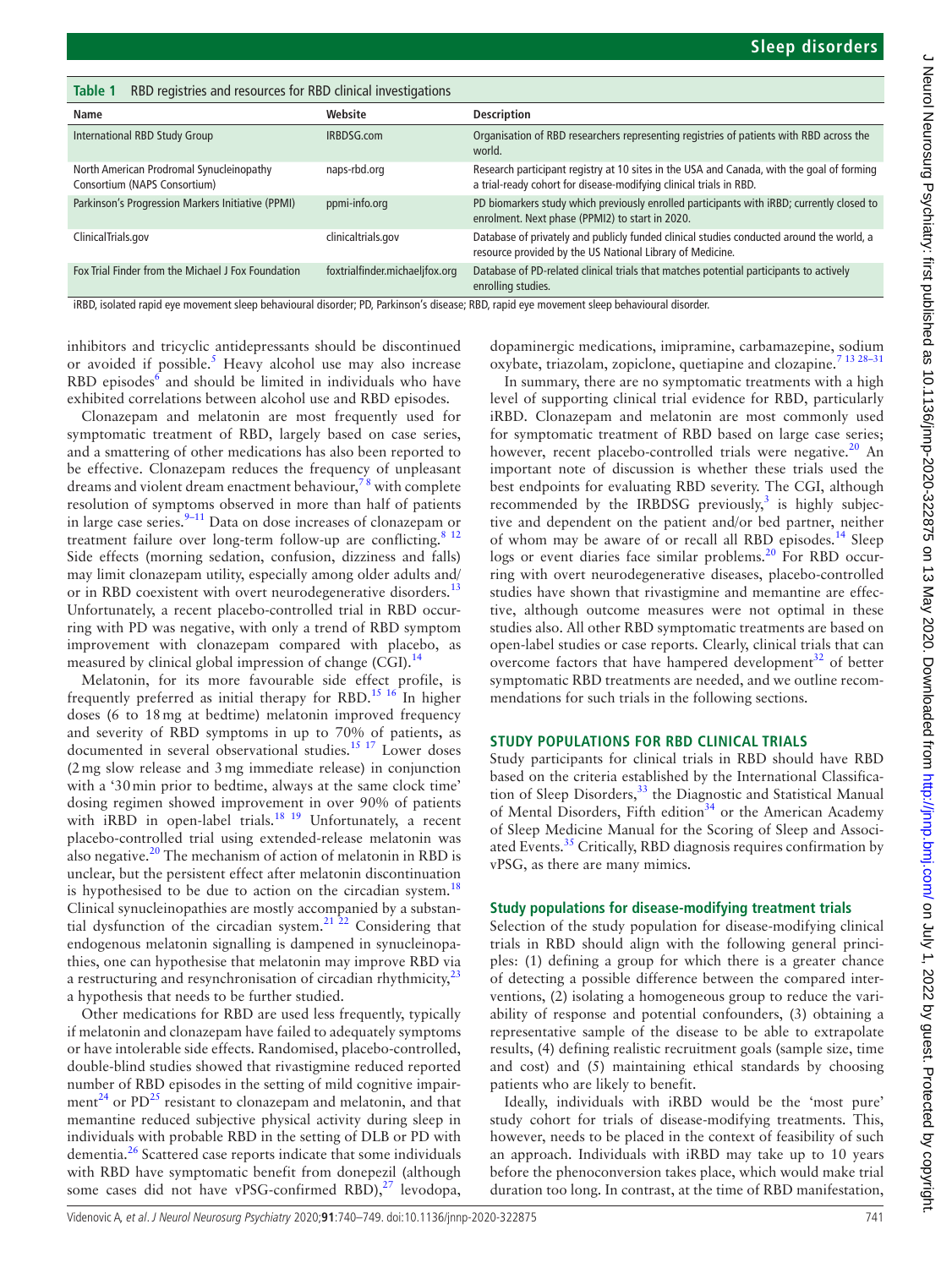<span id="page-2-0"></span>

| Table 2                                                       | Potential features to select study populations at high risk for |  |  |  |
|---------------------------------------------------------------|-----------------------------------------------------------------|--|--|--|
| phenoconversion, for disease-modifying clinical trials in RBD |                                                                 |  |  |  |

| Age                 | Equal or older than 65 years; or consider range between<br>55 and 75 years old <sup>36 37</sup>                                                                                                                                                          |
|---------------------|----------------------------------------------------------------------------------------------------------------------------------------------------------------------------------------------------------------------------------------------------------|
| <b>RBD</b> features | Longer disease duration <sup>38</sup> iRBD (ie, not due to<br>narcolepsy, not due to brainstem lesion, not due to other<br>known brain pathology)<br>RBD not occurring in temporal association with<br>antidepressant medications                        |
| Olfaction           | Dysfunction measured by the cross-cultural 12-item<br>test <sup>37</sup> 39 40                                                                                                                                                                           |
| Cognitive           | Abnormal performance assessed by neuropsychological<br>testing <sup>41</sup> 42                                                                                                                                                                          |
| Motor               | Subtle motor dysfunction: parkinsonism, ataxia and/<br>or dysmetria measured by the part III of the Unified<br>Parkinson's Disease Rating Scale <sup>37 43 44</sup><br>Abnormal motor performance assessed by objective<br>testing (eg, Purdue Pegboard) |
| Colour vision       | Abnormal colour vision assessed by FM-100                                                                                                                                                                                                                |
| Autonomic           | Autonomic dysfunction: constipation, urinary symptoms,<br>erectile dysfunction, orthostatic hypotension <sup>36 45 46</sup>                                                                                                                              |
| Dopamine imaging    | DaT SPECT: reduced nigrostriatal dopaminergic binding<br>in the putamen and striatum <sup>4748</sup>                                                                                                                                                     |
| Genetic             | GBA mutation <sup>49</sup> or other genotype that increases<br>phenoconversion risk                                                                                                                                                                      |
| Other               | See section of Outcome Measures for Symptomatic Trials<br>helow<br>or symptomatic trials section for discussion of imaging,<br>biofluid and other potential selection biomarkers in<br>development                                                       |
|                     |                                                                                                                                                                                                                                                          |

DaT, Dopamine transporter SPECT; FM-100, the Farnsworth Munsell 100 HueColor Vision Test; GBA, glucocerebrosidase ; iRBD, isolated rapid eye movement sleep behavioural disorder; RBD, rapid eye movement sleep behavioural disorder; SPECT, single-photon emission CT.

the aggregated alpha-synuclein has likely already reached the brainstem and the 'phenoconversion' process has began.

For disease-modifying clinical trials, it would be critical to select a study population at appropriate risk of phenoconversion to overt synucleinopathy, to enable smaller and more rapid clinical trials. We will need to strike the right balance of enrolling individuals with RBD and coexistent reasonable presence of other markers of neurodegenerative process. In a multicentre study through the IRBDSG, clinical or demographic features such as older age, family history of dementia, motor symptoms, autonomic symptoms, pesticide exposure, olfactory function and others increased the risk of phenoconversion.<sup>36</sup> [Table](#page-2-0) 2 <sup>[36–49](#page-7-19)</sup> summarises potential criteria to select an RBD study population with highest risk of phenoconversion. Rapidly accumulating research on RBD and particularly biomarkers will refine these criteria in coming years. For example, genetic risk variance may be an important element for balancing clinical trial arms.<sup>[50](#page-7-25)</sup> Additionally, any clinical trial will need to balance the opposing forces of requiring a study population at high risk of phenoconversion and the overall low prevalence of RBD.

#### **Study populations for symptomatic treatment trials**

For symptomatic treatment trials, study participant selection need not be as stringent as for disease-modifying trials. Individuals with RBD and a clinical need for improvement of RBD episode severity or frequency could be enrolled in symptomatic treatment trials. There are still some considerations to ensure efficient symptomatic treatment trials. Study participants should demonstrate sufficient severity of RBD prior to treatment, such that a clinically meaningful improvement can be detected. Ideally,

study populations should be tailored to match the putative mechanism of action of a study drug. Individuals with untreated or suboptimally treated obstructive sleep apnoea (OSA) or other sleep disorders should be excluded, because arousals related to other sleep disorders may increase the perceived severity of RBD symptoms. In individuals with coexistent RBD and OSA, the employment of continuous positive airway pressure may be considered to minimise the confounding effect of OSA on arousal instability and phasic and tonic increases of muscle tone. If subjective report will be part of the outcome measure of RBD severity, then the presence of a bed partner should be mandatory or used as a stratification feature. Optimally, the study group should be homogeneous in RBD aetiology and subtype, such as iRBD, RBD associated with narcolepsy or RBD associated with a specific synucleinopathy. Considering that treatment with antidepressants may worsen or provoke RBD symptoms, clinical studies that allow for withdrawal of these medications, when possible, would provide additional insight into the relationship between medications' use and RBD.

#### **Screening and recruitment for RBD clinical trials**

Recruiting participants for clinical trials for RBD faces several fundamental methodological issues. While RBD is present in  $\sim$ 1% of middle-aged and older adults with no differences of frequency in the sexes, only a small proportion of people with RBD, mostly male, come to clinical attention.<sup>51</sup> Individuals with more severe or injurious RBD episodes are more likely to come to clinical attention and are unlikely to be representative of the whole RBD population. Furthermore, since vPSG is required for RBD diagnosis, access to sleep subspecialty expertise is required, and additionally hampers potential recruitment for clinical trials.

Given the relatively low prevalence of RBD, screening and recruitment methods for RBD clinical trials must be carefully planned. Effective screening methods with excellent accuracy will be a critical step in disease-modifying trials targeting the RBD population. Several structured screening questionnaires for RBD are available.<sup>52–56</sup> However, there are no screening tools for RBD that have been validated in community-dwelling subjects unselected for sleep complaints. The Mayo Sleep Questionnaire yields very high sensitivity and good specificity in discriminating RBD from other sleep disorders in the community-based<sup>54</sup> and in ageing and dementia populations.<sup>[57](#page-7-29)</sup> However, as it relies on bed partner's report, its use is limited to individuals not sleeping alone. Note that current RBD questionnaires (eg, RBD Single Question Screen<sup>56</sup> and REM Sleep Behavior Disorder Screening Questionnaire (RBDSQ) $^{52}$  $^{52}$  $^{52}$ ) do not reliably differentiate RBD from non-REM parasomnias and other mimics such as excessive periodic limb movements, $58$  hence additional information on ambulation, history of the parasomnia and other clinical features must be collected for improved accuracy. The Innsbruck RBD Inventory has the highest sensitivity (85%–91%) and good specificity  $(84\% - 86\%)^{53}$  in patients referred to sleep clinics and does not rely on bed partner's information, but is not yet validated in a community setting. Evidence about the usefulness of other questionnaires as screening tools for RBD in de novo PD is conflicting $59\,60$  and insufficient for other patient populations. A questionnaire that bed partners use to rate the severity of RBD was developed and used in the development of the RBD Polysomnographic Score among individuals affected by synucleinopathies.<sup>61</sup>

Potential participants with positive screens will need to undergo vPSG to determine if they fulfil criteria for RBD. Due to the low prevalence of RBD compared with the relatively high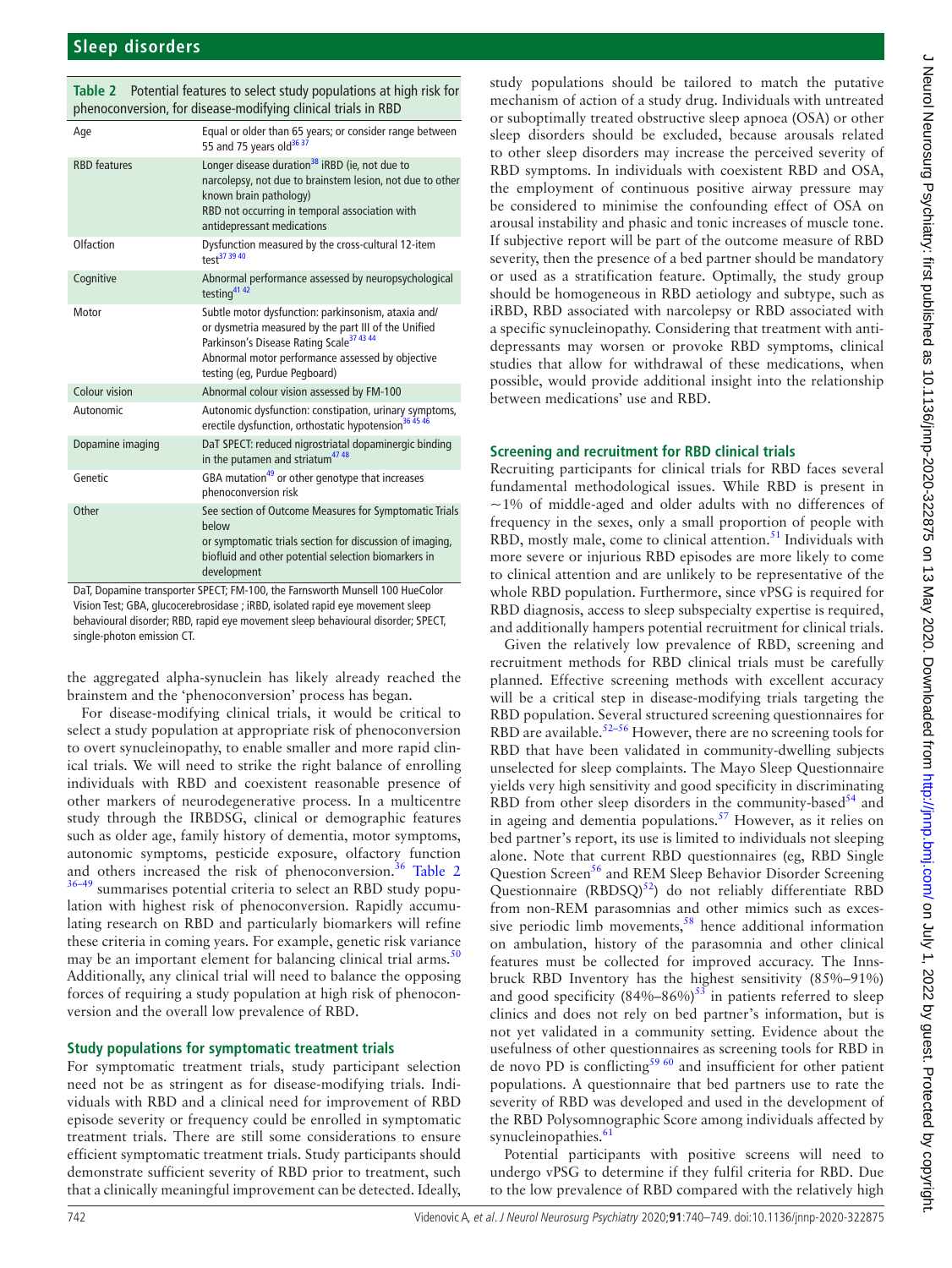prevalence of periodic limb movement disorder, OSA and other sleep disorders causing 'pseudo-RBD', a substantial number of RBD-screen-positive individuals will be false positives, meaning they do not have RBD. Since vPSG is costly, additional steps to narrow the pool of potential trial participants may be necessary to make a clinical trial feasible. For example, for a diseasemodifying trial, a multistep approach that combines a screening questionnaire, clinical interview and clinical testing for features of higher risk of phenoconversion to synucleinopathies (as in [table](#page-2-0) 2), followed by vPSG, would be more efficient. In contrast, for a symptomatic clinical trial, individuals with PD, or other diagnoses in which the prevalence of RBD is high, could directly undergo vPSG if a screening questionnaire is positive. Development of more reliable devices in the home environment, such as actigraphy $62\,63$  or home sleep recordings, would further facilitate recruitment by narrowing the potential participant pool to those at highest likelihood of true RBD.

#### **Clinical trial design**

Several trial designs have been employed in disease-modifying trials in PD, including washout design, delayed-start design, futility designs, as well as designs that assess either time to an event or a change in rating scale over time as endpoints.<sup>64</sup> Each of these designs had advantages but also disadvantages that resulted in difficulties with the interpretation of study findings. A majority of trials in PD used clinical end points and/or surrogate markers, and choice of these outcome metrics may have influenced negative trial results. Several PD trials employed surrogate imaging markers of the nigrostriatal system, specifically positron emission tomography (PET) imaging as a measure of dopa decarboxylation, and single-photon emission CT (SPECT) imaging of the dopamine transporter.<sup>65 66</sup> While initially promising, dopaminergic medications interacted with imaging radioligands thus affecting the interpretation of results. Novel techniques such as clinical trial simulation and disease modelling may be applicable to RBD trials.<sup>67</sup>

An important issue to consider is how to distinguish a potential symptomatic effect (on the outcome measure, such as motor function) from a disease-modifying effect, if the agent has any symptomatic effect. Three designs have been proposed to address this concern: (1) delayed-start trial designs, (2) longitudinal studies with repeated assessments to perform meaningful slope analysis and (3) trials measuring outcomes following a washout period. Currently, there is no evidence for any agent causing a symptomatic effect (on neurological function) in RBD; therefore this discussion is a theoretical one.

Overall, the recommended design for a disease-modifying clinical trial in RBD is a prospective, randomised, parallel-group, double-blinded, placebo-controlled trial.<sup>[68](#page-8-0)</sup> An adaptive trial design may be considered to reduce number of participants or study duration. A washout period or other design feature to account for the possibility of a neurological symptomatic effect should be considered also. For trials centred on symptomatic treatments of RBD, randomised, double-blind, placebocontrolled, parallel-arm or cross-over trail designs should be considered.

#### **Clinical trial duration**

It is quite challenging to predict the ideal duration of a disease modifying trial in RBD. This concept continues to evolve as we work to improve dynamic biomarkers of neurodegeneration progression. Based on the current understanding of RBD progression, it is reasonable to propose the time range up to 2

years. Most published disease-modification efficacy trials in PD also have an at least 6–10 months of placebo-controlled phase or delayed start phase, followed by a 1.5 to 2 years open-label phase. Regardless of the duration of the primary clinical trial, a long-term open-label phase is recommended, to collect safety and efficacy data.

On the other hand, for a symptomatic treatment, clinical trial duration can be quite short (weeks). However, a longer openlabel phase is recommended to collect safety and efficacy data long term, since most patients with RBD will take symptomatic treatments for years.

#### **Agent selection for clinical trials in RBD Disease-modifying treatment**

Disease-modifying treatments in RBD should ideally halt or slow formation and spread of abnormal synuclein deposits, prevent neuronal death and/or diminish subsequent circuit-level deficits. There are multiple treatments in the pipeline for early PD or DLB that could be considered for neuroprotective trials in RBD. While all disease-modifying treatments in PD have failed in clinical trials thus far, it is possible that one of these treatments may be effective in iRBD, which represents a much earlier and potentially reversible stage of neuropathology. Additionally, some 'symptomatic' treatments for RBD may have possible neuroprotective effects.[19 69](#page-7-39) Furthermore, it may be worthwhile to assess any disease-modifying benefit of behavioural or lifestyle changes that have been reported to be associated with decreased PD, DLB or MSA risk. [Table](#page-4-0) 3[18 70–99](#page-7-7) summarises possible existing diseasemodifying treatments and interventions, although we anticipate new potential therapies to emerge in coming years.

#### **Symptomatic treatment**

The available symptomatic treatments for RBD lack clear highquality evidence for use or disuse, particularly in iRBD. There are no additional agents that we are aware of that are promising for symptomatic benefit in RBD. Therefore, we recommend symptomatic treatment trials with medications such as clonazepam, melatonin/melatonin agonists with careful planning to overcome some of the obstacles that have hampered symptomatic clinical trials in RBD thus far.<sup>[32](#page-7-15)</sup>

#### **Outcome measures for disease-modifying trials**

Phenoconversion, or progression to overt synucleinopathy, should be the primary outcome measure in a trial. A major challenge is the rate of phenoconversion in the iRBD population as a whole, estimated at 41% by 5 years<sup>[36](#page-7-19)</sup> and at 50% at 8 years,<sup>[2](#page-6-1)</sup> which translates to a prohibitively long and expensive clinical trial. This may even be an overestimate, as only the most violent or injury-prone phenotypes of iRBD are likely to come to clinical attention at academic sleep centres with large RBD cohorts. Therefore, markers that can serve as either (1) a selection marker for a subpopulation of patients with RBD at highest risk of phenoconversion or (2) a dynamic marker that tracks reliably with synuclein pathology during the prodromal phase and can be used as a surrogate outcome measure, would allow for more rapid clinical trials.

There is evidence for the presynaptic dopamine imaging, particularly <sup>123</sup>I-Ioflupane (<sup>123</sup>I-FP-CIT or DaTScan) SPECT as a reliable biomarker. In the largest study with 87 subjects showing  $iRBD$ , abnormal  $123$ I-Ioflupane binding predicted symptomatic phenoconversion by 3 and 5 years.<sup>100</sup> Thus, dopamine transporter imaging could be used as a selection marker. As for whether dopamine imaging alone can be used as a dynamic marker, there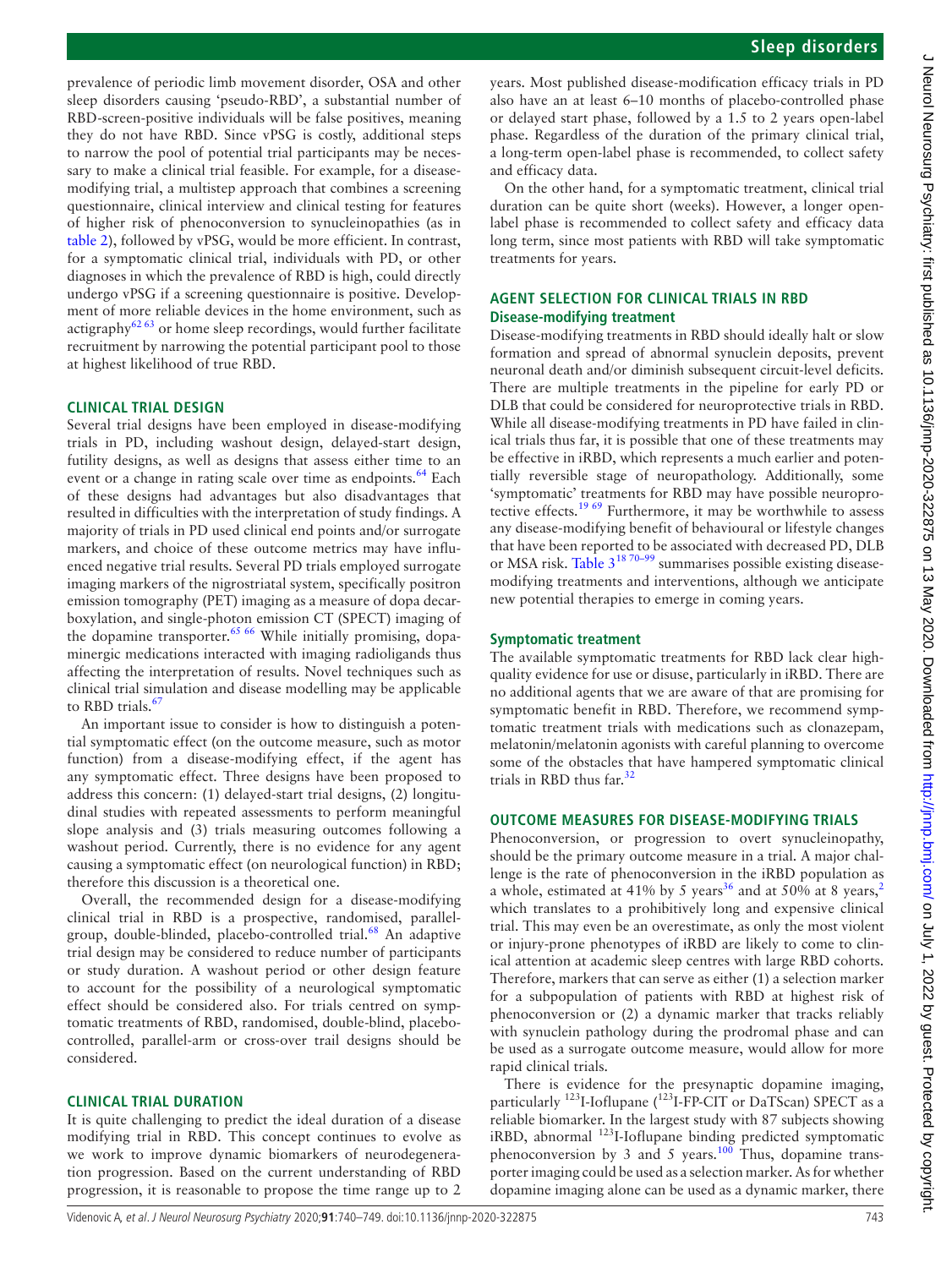<span id="page-4-0"></span>

| Potential approaches for disease modification in PD and iRBD<br>Table 3                |                                                                               |                                                                                                                                                                 |  |  |
|----------------------------------------------------------------------------------------|-------------------------------------------------------------------------------|-----------------------------------------------------------------------------------------------------------------------------------------------------------------|--|--|
| <b>Mechanisms</b>                                                                      | Agents                                                                        | <b>Comments</b>                                                                                                                                                 |  |  |
| Immunisation                                                                           | Monoclonal antibodies directed toward the toxic<br>conformations of synuclein | Several ongoing phase I and II trials of passive and active immunisation<br>(RO7046015, PASADENA trial; BIIB054, SPARK trial) <sup>70</sup>                     |  |  |
|                                                                                        | Blockers of synuclein misfolding or aggregation                               | NPT088, glycerol phenylbutyrate, squalamine, 71<br>nilotinib, selective c-Abl<br>inhibitors, <sup>72</sup> epigallocatechin gallate <sup>73</sup>               |  |  |
| <b>Neuroinflammation modifiers</b>                                                     |                                                                               |                                                                                                                                                                 |  |  |
| Anti-inflammatory                                                                      | Ibuprofen                                                                     | Lower PD risk in people receiving non-steroidal anti-inflammatory<br>agents <sup>74</sup> ; alpha-synuclein increases inflammation                              |  |  |
|                                                                                        | AZD3241 (selective, irreversible myeloperoxidase<br>inhibitor) <sup>75</sup>  | Benefit on microglia brain imaging in a short-term trial in PD <sup>75</sup>                                                                                    |  |  |
| Antibiotics                                                                            | Doxycycline, tetracycline                                                     | Protective in PD animal models <sup>76</sup> ; Rosacea is associated with higher PD<br>risk, treatment with doxycycline reduces this risk <sup>77</sup>         |  |  |
| Oxidative stress                                                                       | Melatonin (antioxidant)                                                       | Symptomatic effect in RBD <sup>18</sup><br>Neuroprotective in various animal PD models <sup>78</sup>                                                            |  |  |
|                                                                                        | Glutathione (antioxidant)                                                     | N-acetylcysteine (glutathione precursor) trial <sup>79</sup><br>Troloxamide-quinone trial (NCT02462603)                                                         |  |  |
|                                                                                        | Apamin (from bee venom)                                                       | Protective in a PD mouse model <sup>80</sup>                                                                                                                    |  |  |
| Iron                                                                                   | Deferiprone (iron chelator)                                                   | FAIRPARKI: small randomised double-blind delayed start trial in treated<br>patients with PD <sup>81</sup> SKY and FAIRPARKII ongoing trials                     |  |  |
| Adrenergic system                                                                      | Beta-2 adrenergic receptor (B2R) agonist                                      | B2R agonists: lower PD risk <sup>71</sup> ; B2R regulates the alpha-synuclein gene <sup>82</sup>                                                                |  |  |
|                                                                                        | Modafinil: common and safe stimulant in narcolepsy                            | Neuroprotective in MPTP parkinsonism marmosets and cats <sup>83</sup><br>Some patients with RBD are sleepy <sup>84</sup>                                        |  |  |
| Glucagon-like peptide-1                                                                | Exenatide (antidiabetics)                                                     | May reduce DA neurons apoptosis <sup>85</sup>                                                                                                                   |  |  |
| Glucocerebrosidase activity (GBA mutation)                                             | Glucosylceramide synthase inhibitors;<br>GBA-modifying drugs (ambroxol)       | Tailored treatment in GBA mutation carriers or in sporadic PD with low<br>GBA activity (NCT0294182)<br>GBA mutations in 10% of patients with iRBD <sup>86</sup> |  |  |
| Reduce $\alpha$ -synuclein fibrillation and decrease<br>parthenatos cell-death pathway | Poly(adenosine 5'-diphosphate-ribose) polymerase 1<br>(PARP1) inhibitors      | Olaparib, rucaparib, niraparib, talazoparib are all FDA approved for certain<br>cancers                                                                         |  |  |
| Increasing DA activity                                                                 | Nicotine                                                                      | Lower PD risk in smokers <sup>87</sup><br>But higher RBD risk in smokers <sup>88</sup><br>Trial NIC-PD, n=160: ongoing                                          |  |  |
| Lifestyle modifiers                                                                    |                                                                               |                                                                                                                                                                 |  |  |
| Diet: selective increased consumption                                                  | Caffeine (black tea, coffee)                                                  | Lower PD risk in heavy coffee drinkers <sup>89</sup><br>No lower RBD risk <sup>88</sup>                                                                         |  |  |
| Diet: selective increased consumption                                                  | Eating edible solanaceae (tomatoes, peppers, potatoes)<br>containing nicotine | Epidemiological evidence for lower PD risk when eating these foods <sup>90</sup>                                                                                |  |  |
| Diet: selective increased consumption                                                  | Eating more omega 3 polyunsaturated fatty acids                               | But no neuroprotection in mild cognitive impairment (MAPT study) <sup>91</sup>                                                                                  |  |  |
| Diet: selective decreased consumption                                                  | Reducing milk consumption                                                     | Increased PD risk when drinking fresh milk <sup>92</sup>                                                                                                        |  |  |
| Diet: selective decreased consumption                                                  | Avoid eating tropical fruits/food containing annonacin<br>(soursop)           | Associated with atypical PD <sup>93</sup><br>RBD in up to 55% of patients with parkinsonism of French West<br>Indies <sup>94</sup>                              |  |  |
| Diet: selective increased consumption                                                  | Yerba mate tea                                                                | Inverse association between yerba mate consumption and PD in South<br>America <sup>95</sup> 96                                                                  |  |  |
| Lifestyle: decreasing exposure (food, air)                                             | Avoid exposure to pesticides                                                  | RBD is more frequent in workers using pesticides <sup>88</sup><br>PD is more frequent in workers using pesticides                                               |  |  |
| Exercise and physical activity                                                         | Exercise and physical therapy                                                 | Anti-inflammatory, antioxidant, promitochondrial, trophic and anti-<br>synuclein effects <sup>97-99</sup>                                                       |  |  |

In italics: human trials in PD; in bold: data in iRBD. Most details can be found in a recent review.<sup>[142](#page-9-0)</sup> As for lifestyle changes, details can be obtained from a recent review on RBD risk factors.[4](#page-6-3)

c-Abl, Abelson non-receptor tyrosine kinase ; DA, dopamine; FDA, Food and Drug Administration; GBA, glucocerebrosidase ; iRBD, isolated rapid eye movement sleep behavioural disorder; MAPT, microtubule-associated protein tau; MPTP, 1-methyl-4-phenyl-1,2,3,6-tetrahydropyridine; PD, Parkinson's disease; RBD, rapid eye movement sleep behavioural disorder.

are insufficient data. A longitudinal study of  $n=20$  patients with iRBD and 20 control participants found that patients with iRBD had decreased 123I-FP-CIT binding at baseline and that mean values decreased at 1.5 years and 3 years.<sup>[48](#page-7-40)</sup> The three patients with lowest putamenal  $123$ I-FP-CIT binding at baseline developed PD; however, the rate of change in binding was no different between patients starting with normal or abnormal binding levels, therefore predicting phenoconversion may still be difficult according to these data. A meta-analysis combining data from 123I-Ioflupane SPECT, iodine-123 labelled N-(3 iodopropen-2-yl)-2beta-carbomethoxy-3beta-(chlorophenyl) tropane PET (<sup>123</sup>I-IPT PET), [11C]dihydrotetrabenazine and 18F-DOPA L-6-[18F] fluoro-3,4-dihydroxyphenylalnine PET found that tracer uptake was decreased in RBD compared with controls and further decreased in PD.<sup>101</sup> Therefore, it might be assumed that dopamine binding would decrease within an individual from prodromal to overt symptomatic synucleinopathy. However, there are insufficient data regarding rate of change,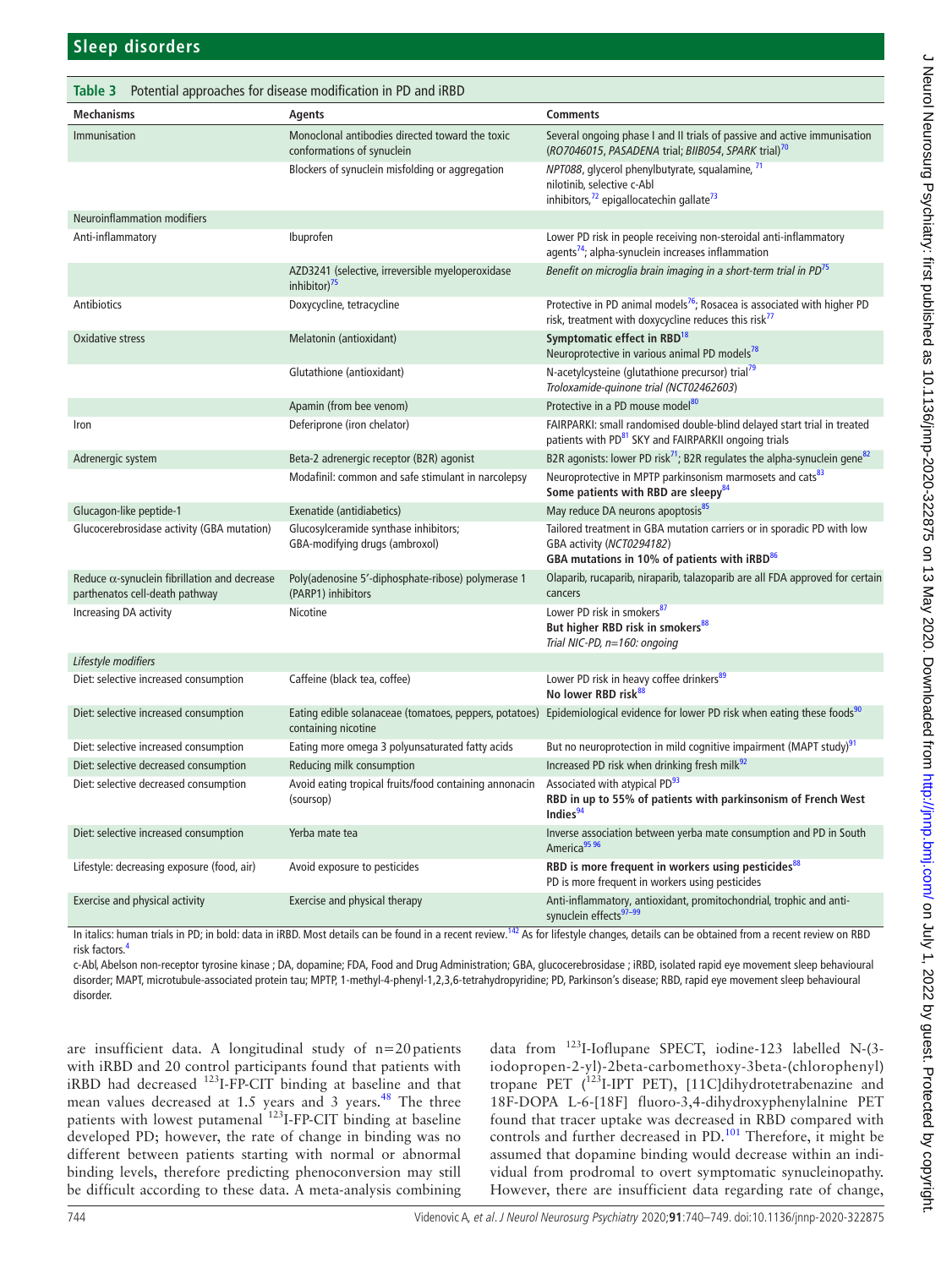particularly regarding the subgroups of RBD that are on trajectories toward DLB or MSA, to recommend use of dopamine imaging as a dynamic marker at this time.

Other potential selection markers include REM sleep without atonia (RSWA) and some clinical features. RSWA, quantified during PSG, is associated with clinical severity measures such as gait freezing and cognitive impairment in  $PD<sub>1</sub><sup>102 103</sup>$  and RSWA increases or progresses over time, with high RSWA amounts shown to be a risk factor for developing a symptomatic synucleinopathy.[104](#page-8-31) Multiple methods for quantifying RSWA by manual visual scoring have been developed, with varying combinations of metrics, such as electromyography signal from different muscles; 'tonic', 'phasic' or 'any' RSWA quantification; cut-off values; inclusion or exclusion of RSWA associated with apnoeas; and other factors.<sup>105-109</sup> Additionally, automated methods have been developed and tested against visual methods<sup>62 110–113</sup> and substantially reduced processing time. Recent developments in ambulatory sleep monitoring devices and signal analysis methods may allow for measurement of RSWA at home over multiple nights or longitudinally.<sup>114</sup> There is no clearly superior method of  $\overline{RSWA}$  quantification,<sup>115</sup> but consistent application of a single method—particularly one with multicentre comparisons and validations—would be required to use RSWA as an outcome marker.

Poor olfaction, impaired colour vision and subtle motor dysfunction, particularly in combination, also predict faster phenoconversion.[36 116](#page-7-19) Sequential biomarker assessment can identify prodromal PD efficiently, and by adding male sex and constipation, the percentage of a positive prediction of DaTScan can be significantly increased.<sup>117</sup> On the other hand, there are currently insufficient data to support using any clinical markers or RSWA as dynamic markers. Of note, other cognitive and neurological functions may not be useful: a clinical battery which did not include olfaction or autonomic function—was not predictive of abnormal dopamine transporter imaging in RBD.<sup>[118](#page-8-36)</sup>

There are no reliable fluid biomarkers for distinguishing RBD from controls. Tissue biomarkers such as  $\alpha$ -synuclein deposits in skin, $119$  120 submandibular glands, $121$  enteric nervous system via colonic biopsies[,122](#page-8-39) particularly phosphorylated α-synuclein are promising, but these markers require validation against clinical diagnosis and progression, and especially no data as dynamic markers are currently available.

Various imaging modalities have demonstrated abnormalities in iRBD. MRI studies in RBD have shown an abnormal susceptibility weighted imaging signal in the substantia nigra, $123$  but correlative clinical data are lacking. Transcranial sonography shows substantia nigra hyperechogenicity in RBD as a group, and this trait predicts risk of phenoconversion, but with poor sensitivity and specificity, and does not change over time.<sup>[124](#page-8-41)</sup> Metabolic imaging with <sup>18</sup>F-fluorodeoxyglucose PET has shown a 'PD motor-related pattern' in RBD, with correlation with RBD disease duration, but there are insufficient clinical staging and prognostic data.[125 126](#page-8-42) Cardiac 123I-meta-iodobenzylguanidine (<sup>123</sup>I-MIBG) scans show decreased sympathetic activity in  $RBD<sup>127</sup>$ ; however, there are no correlated clinical prognostic data, this marker has a non-linear trajectory and there are significant differences between MSA and PD. There are limited or conflicting data regarding RBD and postsynaptic dopaminergic imaging, cerebral blood flow imaging, structural MRI, diffusion tensor imaging by MRI, resting state functional MRI and magnetic resonance spectroscopy (for review see $^{128}$  $^{128}$  $^{128}$ ). There are currently insufficient data to support using any of these imaging modalities as selection or even dynamic biomarkers of synucleinopathy in RBD.

There are emerging techniques and new biomarkers that may be applicable to RBD treatment trials in the future. For example, different conformations of α-synuclein can now be quantified. A recent study found that CSF total α-synuclein was decreased in DLB and PD compared with Alzheimer's disease (AD), but oligomeric α-synuclein was higher.[129](#page-9-3) Real-time quakinginduced conversion, which assesses the rate of synuclein aggregation rather than absolute levels, can distinguish PD and DLB from AD, other tauopathies and controls,  $\frac{130}{130}$  but still does not predict phenoconversion. A combination of biomarkers may be more effective. A recent study showed that CSF amyloid-β-42, which is decreased in AD, was decreased in early PD patients with RBD and was associated with cognitive decline.<sup>131</sup> Therefore, AD biomarkers such as tau, amyloid-β and others may be useful alone or in combination with biomarkers specific to synucleinopathies. Recent data show that serum neurofilament light chain NFLE may be a progression marker in PD and may be useful in RBD. Other techniques such as  $α$ -synuclein quantification in plasma exosomes,<sup>132</sup> isolating brain-derived extracellular vesicles from blood<sup>[133](#page-9-7)</sup> and proteonomic approaches are all in development in synucleinopathies and may be useful markers in the future.

In summary, the primary outcome measure for a trial should be phenoconversion using clinical diagnostic criteria of PD, MSA or DLB, as there are no validated dynamic biomarkers. Presynaptic dopamine transporter imaging should be used as a selection marker to enrich the population at risk for phenoconversion, following an initial preselection based on less costly markers such as poor olfaction, constipation or RSWA severity, as described above and in [table](#page-2-0) 2. At this time, there are insufficient data to support using any biomarkers as dynamic outcome markers for synucleinopathy.

#### **Outcome measures for symptomatic trials**

In the prior consensus statement, $3$  the CGI was recommended as a primary outcome measure, for a clinician to estimate a holistic change in RBD severity. However, RBD symptom severity reporting is highly subjective, with violent movements more likely to be recalled and reported by patients and bed partners. Furthermore, other factors unrelated to RBD, such as frailty, anticoagulation medication, potential for injury, bed partner's presence, bed partner's quality of sleep, patient's/bed partner's ability to perceive and recall RBD-related behaviours, environment and other factors unrelated to RBD will affect any subjective outcome measures, including the CGI.

Repeated assessment of symptoms severity according to bed partners is another possible outcome measure. However, we would not recommend this method alone, as it relies on the presence of a bed partner and, once present, is also influenced by external factors such as arousal threshold of the bed partner, sleeping in separate bedrooms and so on. A questionnaire that bed partners use to rate the severity of RBD was developed and used in the development of the RBD Polysomnographic Score among individuals affected by synucleinopathies, $61$  yet it has not been employed so far to our knowledge for symptom monitoring in ecological settings in clinical trials.

In contrast, RBD severity may be objectively quantified by vPSG. Although it is difficult to quantify the high complexity of motor activities and vocalisations in RBD, the RBD Severity Scale (RBDSS) is a validated method to assess both frequency and severity of motor and vocalisation events during REM sleep.<sup>[134](#page-9-8)</sup> Due to high night-to-night variation in RBD symptom severity[,134](#page-9-8) however, two or more nights of vPSG are recommended to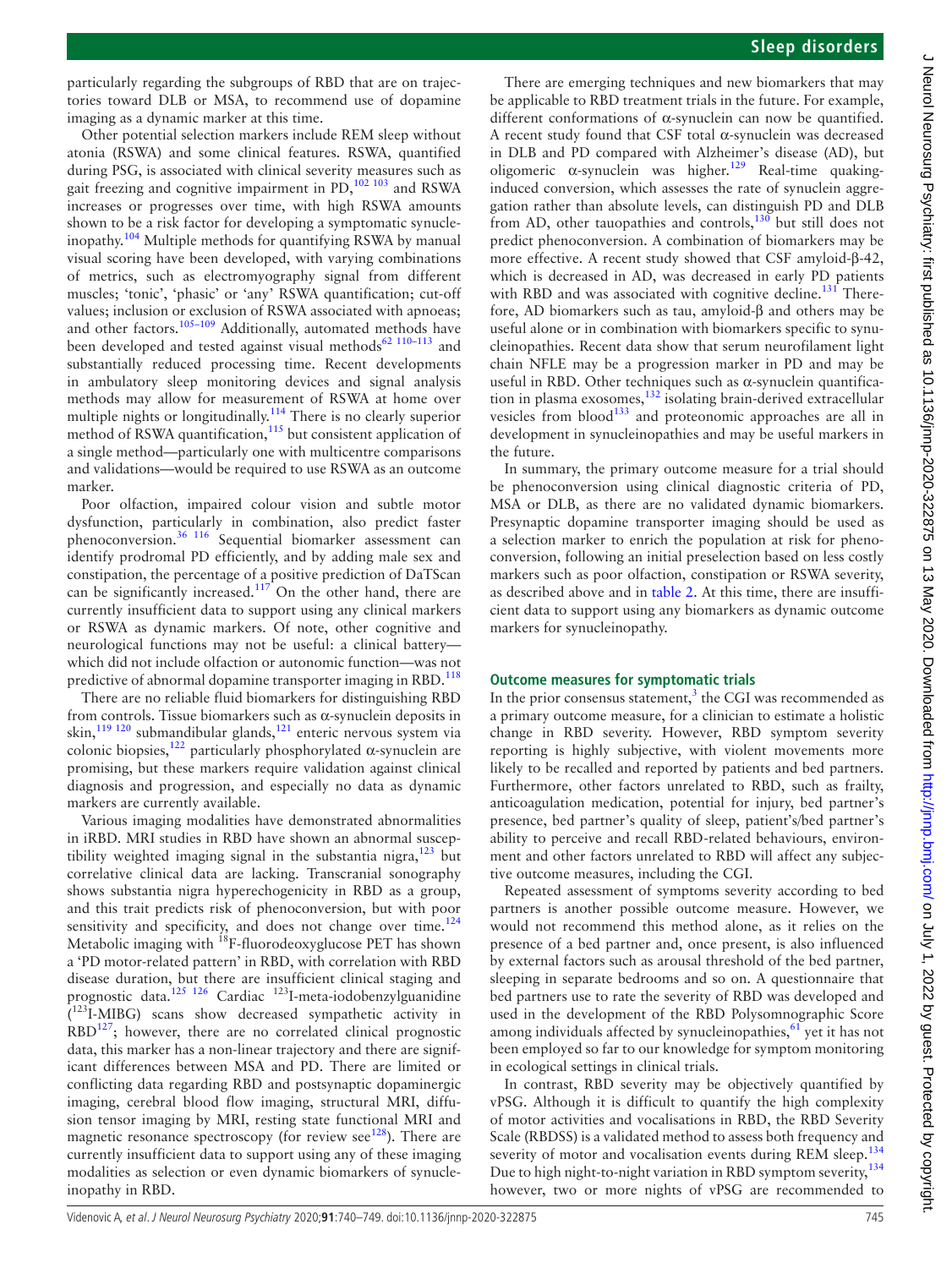reduce variance and therefore improve effect size and therefore reduces the practical application of this measure. The major challenges of using objective vPSG-based severity measures are the cost of vPSG as well as any effect of sleeping in unfamiliar surroundings on RBD behaviours. However, cost of vPSG is not prohibitively high, as demonstrated by clinical trials that have assessed RBDSS before and during drug treatment.<sup>135-137</sup> It is also possible to exclude the first night's data as an adaptation night.[136](#page-9-10)

Portable, home-based methods to quantify RBD events such as home video analysis, home vPSG or activity sensors such as actigraphy<sup>63 138</sup> are under development or have already been shown to be useful to detect or at least screen for RBD**,** but sensitivity to treatment has not been demonstrated in any of these tools. $63$  These types of methods will allow for lower cost as well as improve feasibility of multiple nights (even daily) of data collection. It will be critical to validate any such methods against vPSG as a gold standard.

RSWA could also be considered as an outcome measure for RBD severity. However, the degree of change in disruptive RBD behaviours may not necessarily correlate with change in RSWA. For example, clonazepam does not seem to significantly decrease RSWA, even while decreasing phasic move-ments.<sup>[135](#page-9-9)</sup> However, for potential symptomatic treatments whose mechanism of action is to affect skeletal muscle control during REM sleep, RSWA would be a key objective symptomatic outcome measure, particularly if RSWA can be monitored in the ambulatory setting.

Additionally, a 'clinically meaningful' level of change needs to be determined. For instance, a small change in small movements or vocalisations imperceptible to the patient or bed partner is not clinically meaningful. Therefore, we recommend the addition of measures of number of events, falls, injuries, sleep disruption and daytime functioning as secondary outcomes along with vPSG-based measures, such that we have data to define a minimum clinically meaningful change objectively.

#### **INCREASING AWARENESS OF RBD**

The association between RBD and synucleinopathy has been increasingly disseminated. However, there is still substantial work needed to increase the awareness of RBD both in the general population and healthcare professionals. General medical practitioners and geriatric specialists, who are most likely to encounter individuals with RBD symptoms, may not be aware of the neurological implications of RBD or the importance of screening for RBD. Moreover, since sleep medicine specialists have primary specialisation in a variety of fields, such as pulmonology, psychiatry, otolaryngology, internal medicine and others, not all individuals with RBD being assessed by sleep medicine physicians may be evaluated or treated for RBD, since vPSG may not be routinely performed or vPSG may not be scored for RBD. RBD currently lacks a patient advocacy group, and organised research efforts (such as IRBDSG or NAPS Consortium) are based on existing RBD cohorts followed at subspecialty centres. Coordinated multidisciplinary efforts among sleep experts, neurologists and healthcare professionals will be required to educate the public and medical professionals about RBD. Ethical considerations should be emphasised in all dissemination campaigns, given the neurological implications of RBD and the current lack of disease-modifying treatments; therefore, personalised counselling should be the first priority when diagnosing RBD,

and resources (such as in [table](#page-1-0) 1) to promote RBD clinical trials should be emphasised.<sup>139-141</sup> Based on the rapid pace of ongoing RBD research, we anticipate in the very near future to engage a larger group of experts, patients, industry leaders and stakeholders who will enable highly impactful clinical trials to advance the field of RBD therapeutics and synucleinopathies.

#### **Author affiliations**

<sup>1</sup>Department of Neurology, Massachusetts General Hospital, Boston, Massachusetts, USA

<sup>2</sup> Department of Neurology, Washington University in Saint Louis, Saint Louis, Missouri, USA

3 Assistance Publique Hôpitaux de Paris, Service des pathologies du Sommeil, Hôpital Pitié-Salpêtrière, Paris, France

4 UMR S 1127, CNRS UMR 7225, ICM, Sorbonne Universités, UPMC University Paris, Paris, France

<sup>5</sup>Neurologie et sommeil, Clinique Beau Soleil, Montpellier, France

<sup>6</sup>Laboratoire Movement to Health (M2H), EuroMov, Université Montpellier, Montpellier, France

 $\frac{7}{2}$ Department of Neurology, Innsbruck Medical University, Innsbruck, Austria <sup>8</sup>Clinic for Sleep and Chronomedicine, Berlin, Germany

9 IRCCS Institute of Neurological Sciences of Bologna, University of Bologna, Bologna, Italy

<sup>10</sup>Department of Biomedical and Neuromotor Sciences, University of Bologna,

Bologna, Italy<br><sup>11</sup>Neurocenter of Southern Switzerland, Lugano, Switzerland

<sup>12</sup>Department of Neurology, University of Texas Medical School at Houston, Houston, Texas, USA

<sup>3</sup>Department of Psychiatry, University of Minnesota, Minneapolis, Minnesota, USA <sup>14</sup>Minnesota Regional Sleep Disorders Center, Minneapolis, Minnesota, USA<br><sup>15</sup>Paracelsus Elena Klinik, Kassel, Germany

<sup>16</sup>Department of Neurosurgery, University Medical Center, Göttingen, Germany

**Contributors** AV: planning, conduct and reporting of the study; responsible for the overall content as guarantor. Y-ESJ: planning, conduct and reporting of the study. IA: planning, conduct and reporting of the study. VC-DC: planning, conduct and reporting of the study. BH: planning, conduct and reporting of the study. FP: planning, conduct and reporting of the study. P-LR: planning, conduct and reporting of the study. MS: planning, conduct and reporting of the study. CS: planning, conduct and reporting of the study. CT: planning, conduct and reporting of the study.

**Funding** This study was supported by these research grants from the National Institutes of Health: K23NS089922, R21 NS108022, R34AG056639, UL1RR024992 Sub-Award KL2TR000450, UL1TR000448.

**Competing interests** AV reports personnel fees from Acorda, Acadia, Pfizer, Theranexus, Jazz and Wilson Therapeutics. IA reports personal fees from Roche Pharma and UCB Pharma. BH reports personal fees from Jazz, Ono, Axovant, Benevolent Bio, Mundipharma, Roche, Takeda, AoP Orphan, Jazz, Abbvie, AoP, Lundbeck, Eli Lilly, Otsuka, Janssen Cilag, Inspire and Habel Medizintechnik. FP reports personal fees from Vanda Pharmaceutical, Sanofi, Zambon, Fidia, Bial, Eisai Japan and Italfarmaco. CHS reports personal fees from Axovant. CT reports personal fees from Britannia, Roche, UCB, Gruenenthal and Otsuka.

**Patient consent for publication** Not required.

**Provenance and peer review** Not commissioned; externally peer reviewed.

#### **ORCID iDs**

Aleksandar Videnovic<http://orcid.org/0000-0002-9237-1516> Valérie Cochen-De Cock<http://orcid.org/0000-0002-6460-4319>

#### **References**

- <span id="page-6-0"></span>1 Högl B, Stefani A, Videnovic A. Idiopathic REM sleep behaviour disorder and neurodegeneration - an update. [Nat Rev Neurol](http://dx.doi.org/10.1038/nrneurol.2017.157) 2018;14:40-55.
- <span id="page-6-1"></span>2 Postuma RB, Iranzo A, Hu M, et al. Risk and predictors of dementia and parkinsonism in idiopathic REM sleep behaviour disorder: a multicentre study. [Brain](http://dx.doi.org/10.1093/brain/awz030) 2019;142:744–59.
- <span id="page-6-2"></span>3 Schenck CH, Montplaisir JY, Frauscher B, et al. Rapid eye movement sleep behavior disorder: devising controlled active treatment studies for symptomatic and neuroprotective therapy—a consensus statement from the International rapid eye movement sleep behavior disorder Study Group. [Sleep Med](http://dx.doi.org/10.1016/j.sleep.2013.02.016) 2013;14:795-806.
- <span id="page-6-3"></span>4 Arnaldi D, Antelmi E, St Louis EK, et al. Idiopathic REM sleep behavior disorder and neurodegenerative risk: to tell or not to tell to the patient? How to minimize the risk? [Sleep Med Rev](http://dx.doi.org/10.1016/j.smrv.2016.11.002) 2017;36:82–95.
- <span id="page-6-4"></span>5 Schenck CH, Mahowald MW. Rapid eye movement sleep Parasomnias. [Neurol Clin](http://dx.doi.org/10.1016/j.ncl.2005.06.002) 2005;23:1107–26.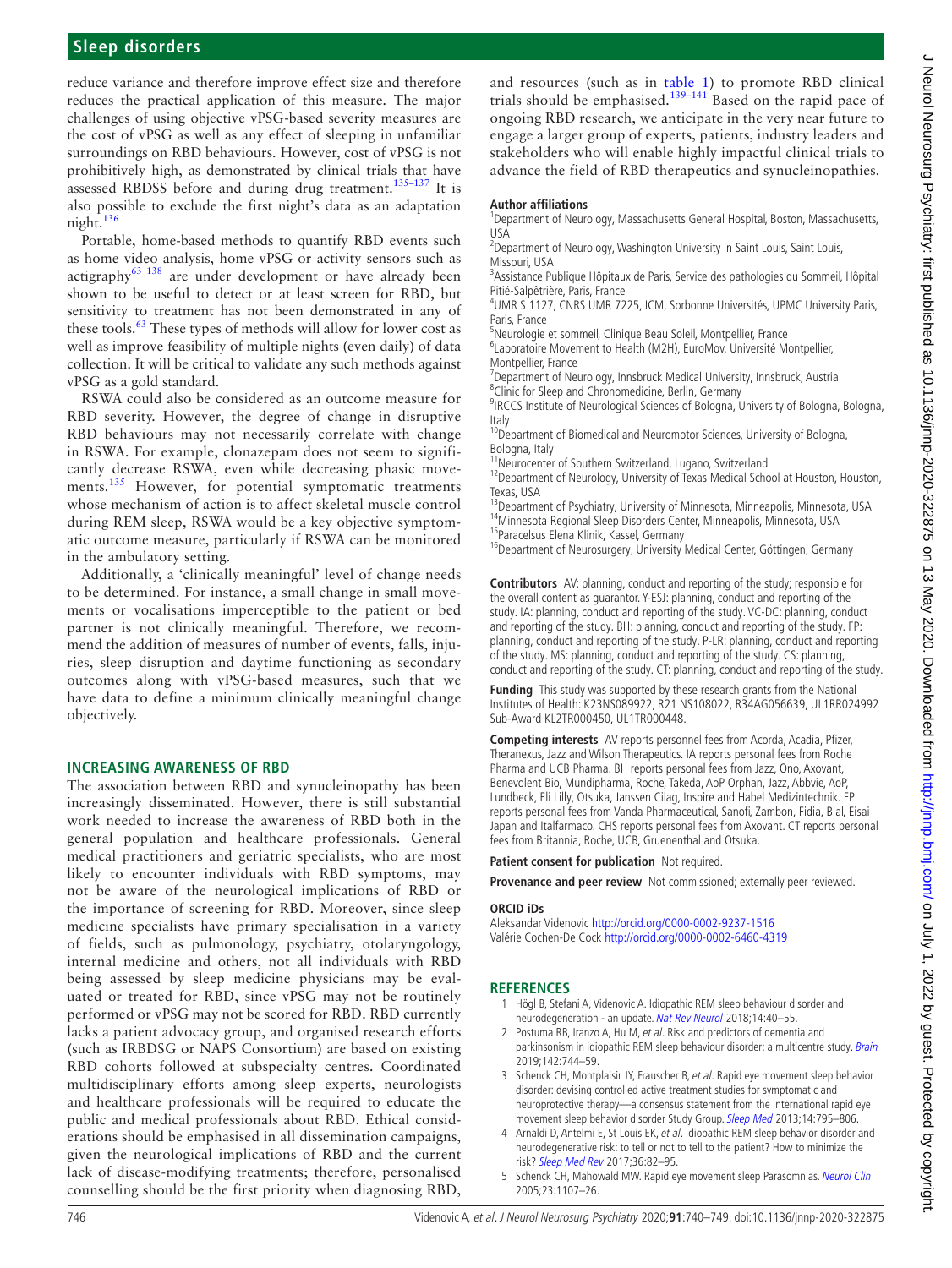- <span id="page-7-0"></span>6 Ma C, Pavlova M, Li J, et al. Alcohol consumption and probable rapid eye movement sleep behavior disorder. [Ann Clin Transl Neurol](http://dx.doi.org/10.1002/acn3.630) 2018;5:1176-83.
- <span id="page-7-1"></span>Aurora RN, Zak RS, Maganti RK, et al. Best practice guide for the treatment of REM sleep behavior disorder (RBD). [J Clin Sleep Med](http://www.ncbi.nlm.nih.gov/pubmed/http://www.ncbi.nlm.nih.gov/pubmed/20191945) 2010;6:85-95.
- <span id="page-7-3"></span>8 Li SX, Lam SP, Zhang J, et al. A prospective, naturalistic follow-up study of treatment outcomes with clonazepam in rapid eye movement sleep behavior disorder. Sleep [Med](http://dx.doi.org/10.1016/j.sleep.2015.12.020) 2016;21:114-20–20.
- <span id="page-7-2"></span>9 Schenck CH, Hurwitz TD, Mahowald MW. Symposium: normal and abnormal REM sleep regulation: REM sleep behaviour disorder: an update on a series of 96 patients and a review of the world literature. [J Sleep Res](http://dx.doi.org/10.1111/j.1365-2869.1993.tb00093.x) 1993;2:224-231-31.
- 10 Olson EJ, Boeve BF, Silber MH. Rapid eye movement sleep behaviour disorder: demographic, clinical and laboratory findings in 93 cases. [Brain](http://dx.doi.org/10.1093/brain/123.2.331) 2000;123 (Pt 2):331–9.
- 11 Fernández-Arcos A, Iranzo A, Serradell M, et al. The clinical phenotype of idiopathic rapid eye movement sleep behavior disorder at presentation: a study in 203 consecutive patients. [Sleep](http://dx.doi.org/10.5665/sleep.5332) 2016;39:121-32.
- 12 Gugger JJ, Wagner ML. Rapid eye movement sleep behavior disorder. Ann [Pharmacother](http://dx.doi.org/10.1345/aph.1H587) 2007;41:1833–41.
- <span id="page-7-4"></span>13 Anderson KN, Shneerson JM. Drug treatment of REM sleep behavior disorder: the use of drug therapies other than clonazepam. [J Clin Sleep Med](http://dx.doi.org/10.5664/jcsm.27492) 2009;5:235-9.
- <span id="page-7-5"></span>14 Shin C, Park H, Lee W-W, et al. Clonazepam for probable REM sleep behavior disorder in Parkinson's disease: a randomized placebo-controlled trial. [J Neurol Sci](http://dx.doi.org/10.1016/j.jns.2019.04.029) 2019;401:401–86.
- <span id="page-7-6"></span>15 McCarter SJ, Boswell CL, St. Louis EK, et al. Treatment outcomes in REM sleep behavior disorder. [Sleep Med](http://dx.doi.org/10.1016/j.sleep.2012.09.018) 2013;14:237-42.
- 16 McGrane IR, Leung JG, St Louis EK, et al. Melatonin therapy for REM sleep behavior disorder: a critical review of evidence. [Sleep Med](http://dx.doi.org/10.1016/j.sleep.2014.09.011) 2015;16:19-26.
- 17 Boeve BF, Silber MH, Ferman TJ. Melatonin for treatment of REM sleep behavior disorder in neurologic disorders: results in 14 patients. [Sleep Med](http://dx.doi.org/10.1016/S1389-9457(03)00072-8) 2003;4:281-4.
- <span id="page-7-7"></span>Kunz D, Mahlberg R. A two-part, double-blind, placebo-controlled trial of exogenous melatonin in REM sleep behaviour disorder. [J Sleep Res](http://dx.doi.org/10.1111/j.1365-2869.2010.00848.x) 2010;19:591–6.
- <span id="page-7-39"></span>19 Kunz D, Bes F. Melatonin effects in a patient with severe REM sleep behavior disorder: case report and theoretical considerations. [Neuropsychobiology](http://dx.doi.org/10.1159/000119383) 1997;36:211–4.
- <span id="page-7-8"></span>20 Jun J-S, Kim R, Byun J-I, et al. Prolonged-release melatonin in patients with idiopathic REM sleep behavior disorder. [Ann Clin Transl Neurol](http://dx.doi.org/10.1002/acn3.753) 2019;6:716-22.
- <span id="page-7-9"></span>21 Videnovic A, Noble C, Reid KJ, et al. Circadian melatonin rhythm and excessive daytime sleepiness in Parkinson disease. [JAMA Neurol](http://dx.doi.org/10.1001/jamaneurol.2013.6239) 2014;71:463-9.
- 22 Breen DP, Vuono R, Nawarathna U, et al. Sleep and circadian rhythm regulation in early Parkinson disease. [JAMA Neurol](http://dx.doi.org/10.1001/jamaneurol.2014.65) 2014;71:589–95.
- <span id="page-7-10"></span>23 Pfeffer M, Korf H-W, Wicht H. Synchronizing effects of melatonin on diurnal and circadian rhythms. [Gen Comp Endocrinol](http://dx.doi.org/10.1016/j.ygcen.2017.05.013) 2018;258:215–21.
- <span id="page-7-11"></span>24 Brunetti V, Losurdo A, Testani E, et al. Rivastigmine for refractory REM behavior disorder in mild cognitive impairment. [Curr Alzheimer Res](http://dx.doi.org/10.2174/1567205011666140302195648) 2014;11:267–73.
- <span id="page-7-12"></span>25 Di Giacopo R, Fasano A, Quaranta D, et al. Rivastigmine as alternative treatment for refractory REM behavior disorder in Parkinson's disease. [Mov Disord](http://dx.doi.org/10.1002/mds.24909) 2012;27:559–61.
- <span id="page-7-13"></span>26 Larsson V, Aarsland D, Ballard C, et al. The effect of memantine on sleep behaviour in dementia with Lewy bodies and Parkinson's disease dementia. Int J Geriatr [Psychiatry](http://dx.doi.org/10.1002/gps.2506) 2010;25:1030–8.
- <span id="page-7-14"></span>27 Ringman JM, Simmons JH. Treatment of REM sleep behavior disorder with donepezil: a report of three cases. [Neurology](http://dx.doi.org/10.1212/WNL.55.6.870) 2000;55:870-1.
- 28 Yamauchi K, Takehisa M, Tsuno M, et al. Levodopa improved rapid eye movement sleep behavior disorder with diffuse Lewy body disease. [Gen Hosp Psychiatry](http://dx.doi.org/10.1016/S0163-8343(03)00003-3) 2003;25:140–2.
- 29 Gagnon J-F, Postuma RB, Montplaisir J. Update on the pharmacology of REM sleep behavior disorder. *[Neurology](http://dx.doi.org/10.1212/01.wnl.0000233926.47469.73)* 2006;67:742-7.
- 30 Sasai T, Inoue Y, Matsuura M. Effectiveness of pramipexole, a dopamine agonist, on rapid eye movement sleep behavior disorder. *[Tohoku J Exp Med](http://dx.doi.org/10.1620/tjem.226.177)* 2012:226:177–81.
- 31 Liebenthal J, Valerio J, Ruoff C, et al. A case of rapid eye movement sleep behavior disorder in Parkinson disease treated with sodium oxybate. [JAMA Neurol](http://dx.doi.org/10.1001/jamaneurol.2015.2904) 2016;73:126–7.
- <span id="page-7-15"></span>32 During EH, Schenck CH. Factors hampering the discovery of new therapeutics for rapid eye movement sleep behavior disorder. [JAMA Neurol](http://dx.doi.org/10.1001/jamaneurol.2019.2062) 2019;76. doi:10.1001/ jamaneurol.2019.2062. [Epub ahead of print: 22 Jul 2019].
- <span id="page-7-16"></span>33 American Academy of Sleep Medicne. The International classification of sleep disorders. 3rd edn. Westchester, IL: American Academy of Sleep Medicne, 2014.
- <span id="page-7-17"></span>34 The American Psychiatric Association. Diagnostic and statistical mannaul of mental disorders. 5th edn, 2013.
- <span id="page-7-18"></span>35 American Academy of Sleep Medicne. The AASM mannual for the scoring of sleep and associated events, 2018.
- <span id="page-7-19"></span>36 Postuma RB, Iranzo A, Hogl B, et al. Risk factors for neurodegeneration in idiopathic rapid eye movement sleep behavior disorder: a multicenter study. [Ann Neurol](http://dx.doi.org/10.1002/ana.24385) 2015;77:830–9.
- <span id="page-7-21"></span>37 Postuma RB, Gagnon J-F, Bertrand J-A, et al. Parkinson risk in idiopathic REM sleep behavior disorder: preparing for neuroprotective trials. [Neurology](http://dx.doi.org/10.1212/WNL.0000000000001364) 2015;84:1104-13–13.
- <span id="page-7-20"></span>38 Iranzo A, Fernández-Arcos A, Tolosa E, et al. Neurodegenerative disorder risk in idiopathic REM sleep behavior disorder: study in 174 patients. [PLoS One](http://dx.doi.org/10.1371/journal.pone.0089741) 2014;9:e89741.
- 39 Iranzo A, Serradell M, Vilaseca I, et al. Longitudinal assessment of olfactory function in idiopathic REM sleep behavior disorder. [Parkinsonism Relat Disord](http://dx.doi.org/10.1016/j.parkreldis.2013.02.009) 2013;19:600–4.
- 40 Berg D, Postuma RB, Adler CH, et al. MDS research criteria for prodromal Parkinson's disease. [Mov Disord](http://dx.doi.org/10.1002/mds.26431) 2015;30:1600–11.
- <span id="page-7-22"></span>41 Gagnon J-F, Vendette M, Postuma RB, et al. Mild cognitive impairment in rapid eye movement sleep behavior disorder and Parkinson's disease. [Ann Neurol](http://dx.doi.org/10.1002/ana.21680) 2009;66:39–47.
- 42 Terzaghi M, Zucchella C, Rustioni V, et al. Cognitive performances and mild cognitive impairment in idiopathic rapid eye movement sleep behavior disorder: results of a longitudinal follow-up study. [Sleep](http://dx.doi.org/10.5665/sleep.3050) 2013;36:1527-32.
- 43 Postuma RB, Lang AE, Gagnon JF, et al. How does parkinsonism start? Prodromal parkinsonism motor changes in idiopathic REM sleep behaviour disorder. [Brain](http://dx.doi.org/10.1093/brain/aws093) 2012;135:1860–70.
- 44 Barber TR, Lawton M, Rolinski M, et al. Prodromal parkinsonism and neurodegenerative risk stratification in REM sleep behavior disorder. [Sleep](http://dx.doi.org/10.1093/sleep/zsx071) 2017;40.
- 45 Ferini-Strambi L, Oertel W, Dauvilliers Y, et al. Autonomic symptoms in idiopathic REM behavior disorder: a multicentre case–control study. *[J Neurol](http://dx.doi.org/10.1007/s00415-014-7317-8)* 2014;261:1112–8.
- 46 Postuma RB, Gagnon JF, Vendette M, et al. Markers of neurodegeneration in idiopathic rapid eye movement sleep behaviour disorder and Parkinson's disease. [Brain](http://dx.doi.org/10.1093/brain/awp244) 2009;132:3298–307.
- <span id="page-7-23"></span>47 Li Y, Kang W, Yang Q, et al. Predictive markers for early conversion of iRBD to neurodegenerative synucleinopathy diseases. [Neurology](http://dx.doi.org/10.1212/WNL.0000000000003838) 2017;88:1493-500.
- <span id="page-7-40"></span>48 Iranzo A, Valldeoriola F, Lomeña F, et al. Serial dopamine transporter imaging of nigrostriatal function in patients with idiopathic rapid-eye-movement sleep behaviour disorder: a prospective study. [Lancet Neurol](http://dx.doi.org/10.1016/S1474-4422(11)70152-1) 2011;10:797-805.
- <span id="page-7-24"></span>49 Gan-Or Z, Girard SL, Noreau A, et al. Parkinson's disease genetic loci in rapid eye movement sleep behavior disorder. [J Mol Neurosci](http://dx.doi.org/10.1007/s12031-015-0569-7) 2015;56:617-22.
- <span id="page-7-25"></span>50 Leonard H, Blauwendraat C, Krohn L, et al. Genetic variability and potential effects on clinical trial outcomes: perspectives in Parkinson's disease. [J Med Genet](http://dx.doi.org/10.1136/jmedgenet-2019-106283) 2019. doi:10.1136/jmedgenet-2019-106283. [Epub ahead of print: 29 Nov 2019].
- <span id="page-7-26"></span>51 Haba-Rubio J, Frauscher B, Marques-Vidal P, et al. Prevalence and determinants of rapid eye movement sleep behavior disorder in the general population. [Sleep](http://dx.doi.org/10.1093/sleep/zsx197) 2018;41. doi:10.1093/sleep/zsx197. [Epub ahead of print: 01 Feb 2018].
- <span id="page-7-27"></span>52 Stiasny-Kolster K, Mayer G, Schäfer S, et al. The REM sleep behavior disorder screening questionnaire--a new diagnostic instrument. [Mov Disord](http://dx.doi.org/10.1002/mds.21740) 2007;22:2386–93.
- <span id="page-7-32"></span>53 Frauscher B, Ehrmann L, Zamarian L, et al. Validation of the Innsbruck REM sleep behavior disorder inventory. [Mov Disord](http://dx.doi.org/10.1002/mds.25223) 2012;27:1673-8.
- <span id="page-7-28"></span>54 Boeve BF, Molano JR, Ferman TJ, et al. Validation of the Mayo sleep questionnaire to screen for REM sleep behavior disorder in a community-based sample. *J Clin Sleep* [Med](http://dx.doi.org/10.5664/jcsm.2670) 2013;9:475–80.
- 55 Li SX, Wing YK, Lam SP, et al. Validation of a new REM sleep behavior disorder questionnaire (RBDQ-HK). [Sleep Med](http://dx.doi.org/10.1016/j.sleep.2009.06.008) 2010;11:43-8.
- <span id="page-7-30"></span>56 Postuma RB, Arnulf I, Hogl B, et al. A single-question screen for rapid eye movement sleep behavior disorder: a multicenter validation study. [Mov Disord](http://dx.doi.org/10.1002/mds.25037) 2012;27:913-6.
- <span id="page-7-29"></span>57 Boeve BF, Molano JR, Ferman TJ, et al. Validation of the Mayo sleep questionnaire to screen for REM sleep behavior disorder in an aging and dementia cohort. [Sleep Med](http://dx.doi.org/10.1016/j.sleep.2010.12.009) 2011;12:445–53.
- <span id="page-7-31"></span>58 Haridi M, Weyn Banningh S, Clé M, et al. Is there a common motor dysregulation in sleepwalking and REM sleep behaviour disorder? [J Sleep Res](http://dx.doi.org/10.1111/jsr.12544) 2017;26:614-22.
- <span id="page-7-33"></span>59 Nomura T, Inoue Y, Kagimura T, et al. Utility of the REM sleep behavior disorder screening questionnaire (RBDSQ) in Parkinson's disease patients. [Sleep Med](http://dx.doi.org/10.1016/j.sleep.2011.01.015) 2011;12:711–3.
- 60 Halsband C, Zapf A, Sixel-Döring F, et al. The REM sleep behavior disorder screening questionnaire is not valid in de novo Parkinson's disease. [Mov Disord Clin Pract](http://dx.doi.org/10.1002/mdc3.12591) 2018;5:171–6.
- <span id="page-7-34"></span>61 Consens FB, Chervin RD, Koeppe RA, et al. Validation of a polysomnographic score for REM sleep behavior disorder. [Sleep](http://dx.doi.org/10.1093/sleep/28.8.993) 2005;28:993-7.
- <span id="page-7-35"></span>62 Cesari M, Christensen JAE, Sixel-Döring F, et al. Validation of a new data-driven automated algorithm for muscular activity detection in REM sleep behavior disorder. [J Neurosci Methods](http://dx.doi.org/10.1016/j.jneumeth.2018.11.016) 2019;312:53–64.
- <span id="page-7-41"></span>63 Stefani A, Heidbreder A, Brandauer E, et al. Screening for idiopathic REM sleep behavior disorder: usefulness of actigraphy. [Sleep](http://dx.doi.org/10.1093/sleep/zsy053) 2018;41. doi:10.1093/sleep/ zsy053. [Epub ahead of print: 01 Jun 2018].
- <span id="page-7-36"></span>64 Lang AE, Melamed E, Poewe W, et al. Trial designs used to study neuroprotective therapy in Parkinson's disease. [Mov Disord](http://dx.doi.org/10.1002/mds.24997) 2013;28:86-95.
- <span id="page-7-37"></span>65 Noyes K, Dick AW, Holloway RG, et al. Pramipexole V. levodopa as initial treatment for Parkinson's disease: a randomized clinical-economic trial. *[Med Decis Making](http://dx.doi.org/10.1177/0272989X04268960)* 2004;24:472–85.
- 66 Whone AL, Watts RL, Stoessl AJ, et al. Slower progression of Parkinson's disease with ropinirole versus levodopa: the REAL-PET study. [Ann Neurol](http://dx.doi.org/10.1002/ana.10609) 2003;54:93-101.
- <span id="page-7-38"></span>67 Dorsey ER, Venuto C, Venkataraman V, et al. Novel methods and technologies for 21st-century clinical trials: a review. [JAMA Neurol](http://dx.doi.org/10.1001/jamaneurol.2014.4524) 2015;72:582-8.

**Sleep disorders**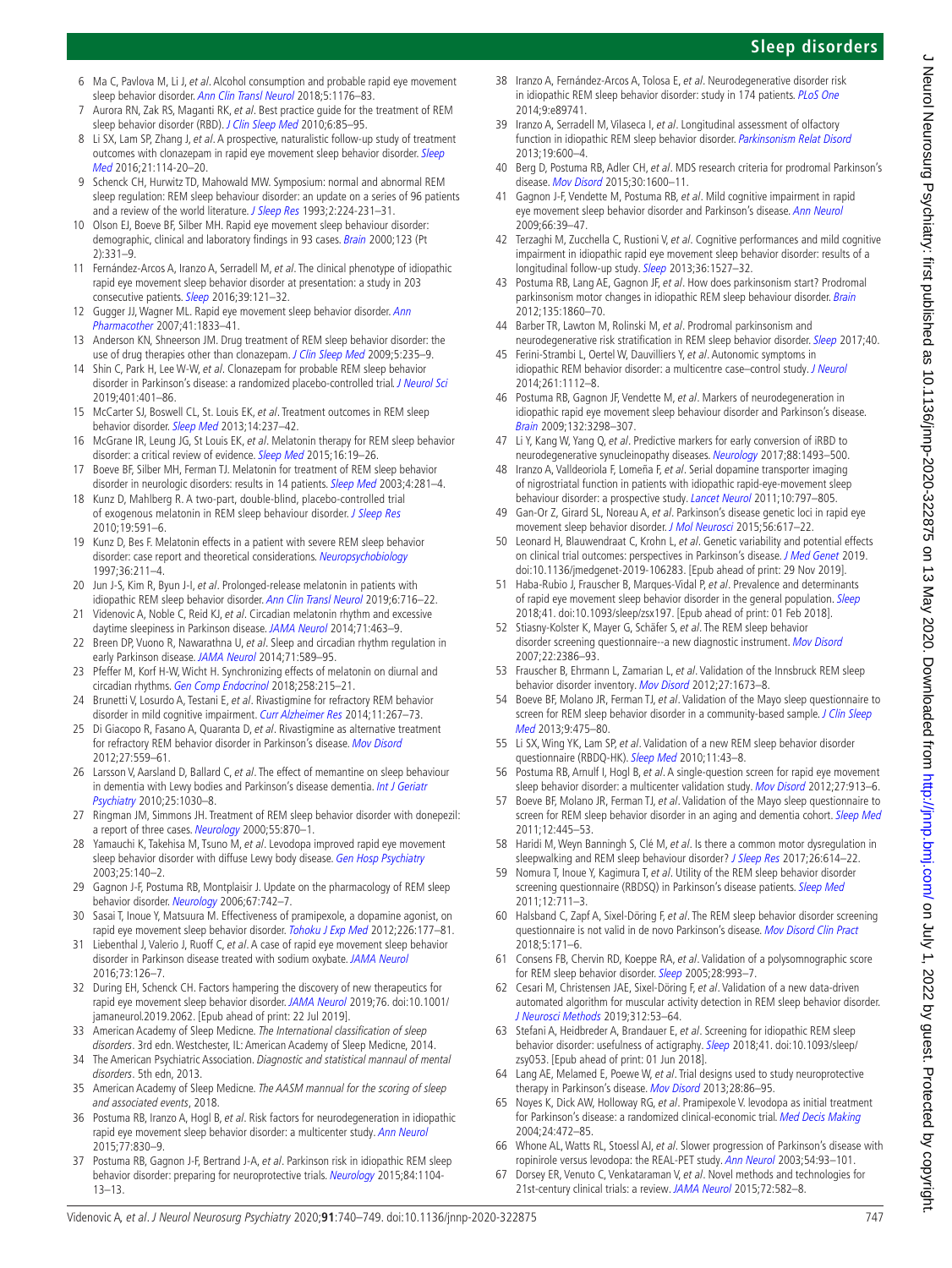## **Sleep disorders**

- <span id="page-8-0"></span>68 Rascol O. "Disease-modification" trials in Parkinson disease: target populations, endpoints and study design. [Neurology](http://dx.doi.org/10.1212/WNL.0b013e318199049e) 2009;72:S51-8.
- 69 Kunz D, Bes F. Twenty years after: another case report of melatonin effects on REM sleep behavior disorder, using serial dopamine transporter imaging. [Neuropsychobiology](http://dx.doi.org/10.1159/000488893) 2017;76:100–4.
- <span id="page-8-2"></span>70 Schenk DB, Koller M, Ness DK, et al. First-In-Human assessment of PRX002, an anti-α-synuclein monoclonal antibody, in healthy volunteers. [Mov Disord](http://dx.doi.org/10.1002/mds.26878) 2017;32:211–8.
- <span id="page-8-3"></span>71 Brundin P, Dave KD, Kordower JH. Therapeutic approaches to target alpha-synuclein pathology. [Exp Neurol](http://dx.doi.org/10.1016/j.expneurol.2017.10.003) 2017;298:225-35.
- <span id="page-8-4"></span>72 Perni M, Galvagnion C, Maltsev A, et al. A natural product inhibits the initiation of α-synuclein aggregation and suppresses its toxicity. [Proc Natl Acad Sci U S A](http://dx.doi.org/10.1073/pnas.1610586114) 2017;114:E1009–17.
- <span id="page-8-5"></span>73 Xu Y, Zhang Y, Quan Z, et al. Epigallocatechin gallate (EGCG) inhibits alpha-synuclein aggregation: a potential agent for Parkinson's disease. [Neurochem Res](http://dx.doi.org/10.1007/s11064-016-1995-9) 2016;41:2788–96.
- <span id="page-8-6"></span>74 Gao X, Chen H, Schwarzschild MA, et al. Use of ibuprofen and risk of Parkinson disease. [Neurology](http://dx.doi.org/10.1212/WNL.0b013e31820f2d79) 2011:76:863-9.
- <span id="page-8-7"></span>75 Jucaite A, Svenningsson P, Rinne JO, et al. Effect of the myeloperoxidase inhibitor AZD3241 on microglia: a PET study in Parkinson's disease. [Brain](http://dx.doi.org/10.1093/brain/awv184) 2015;138:2687–700.
- <span id="page-8-8"></span>76 Siddiqui A, Mallajosyula JK, Rane A, et al. Ability to delay neuropathological events associated with astrocytic MAO-B increase in a parkinsonian mouse model: implications for early intervention on disease progression. [Neurobiol Dis](http://dx.doi.org/10.1016/j.nbd.2010.07.004) 2010;40:444–8.
- <span id="page-8-9"></span>77 Egeberg A, Hansen PR, Gislason GH, et al. Exploring the association between rosacea and Parkinson disease: a Danish nationwide cohort study. [JAMA Neurol](http://dx.doi.org/10.1001/jamaneurol.2016.0022) 2016;73:529–34.
- <span id="page-8-10"></span>78 Paul R, Phukan BC, Justin Thenmozhi A, et al. Melatonin protects against behavioral deficits, dopamine loss and oxidative stress in homocysteine model of Parkinson's disease. [Life Sci](http://dx.doi.org/10.1016/j.lfs.2017.11.016) 2018;192:238–45.
- <span id="page-8-11"></span>79 Coles LD, Tuite PJ, Öz G, et al. Repeated-Dose oral N-acetylcysteine in Parkinson's disease: pharmacokinetics and effect on brain glutathione and oxidative stress. J Clin [Pharmacol](http://dx.doi.org/10.1002/jcph.1008) 2018;58:158–67.
- <span id="page-8-12"></span>80 Alvarez-Fischer D, Noelker C, Vulinović F, et al. Bee venom and its component apamin as neuroprotective agents in a Parkinson disease mouse model. [PLoS One](http://dx.doi.org/10.1371/journal.pone.0061700) 2013;8:e61700.
- <span id="page-8-13"></span>81 Devos D, Moreau C, Devedjian JC, et al. Targeting chelatable iron as a therapeutic modality in Parkinson's disease. [Antioxid Redox Signal](http://dx.doi.org/10.1089/ars.2013.5593) 2014;21:195–210.
- <span id="page-8-14"></span>82 Mittal S, Bjørnevik K, Im DS, et al. β2-Adrenoreceptor is a regulator of the α-synuclein gene driving risk of Parkinson's disease. [Science](http://dx.doi.org/10.1126/science.aaf3934) 2017;357:891–8.
- <span id="page-8-15"></span>83 Jenner P, Zeng BY, Smith LA, et al. Antiparkinsonian and neuroprotective effects of modafinil in the MPTP-treated common marmoset. [Exp Brain Res](http://dx.doi.org/10.1007/s002210000370) 2000;133:178-88.
- <span id="page-8-16"></span>84 Arnulf I, Neutel D, Herlin B, et al. Sleepiness in idiopathic REM sleep behavior disorder and Parkinson disease. [Sleep](http://dx.doi.org/10.5665/sleep.5040) 2015;38:1529-35.
- <span id="page-8-17"></span>85 Athauda D, Maclagan K, Skene SS, et al. Exenatide once Weekly versus placebo in Parkinson's disease: a randomised, double-blind, placebo-controlled trial. [Lancet](http://dx.doi.org/10.1016/S0140-6736(17)31585-4) 2017;390:1664–75.
- <span id="page-8-18"></span>86 Gan-Or Z, Mirelman A, Postuma RB, et al. GBA mutations are associated with rapid eye movement sleep behavior disorder. [Ann Clin Transl Neurol](http://dx.doi.org/10.1002/acn3.228) 2015;2:941–5.
- <span id="page-8-19"></span>87 Lee Y, Oh JS, Chung SJ, et al. Does smoking impact dopamine neuronal loss in de novo Parkinson disease? [Ann Neurol](http://dx.doi.org/10.1002/ana.25082) 2017;82:850–4.
- <span id="page-8-20"></span>88 Postuma RB, Montplaisir JY, Pelletier A, et al. Environmental risk factors for REM sleep behavior disorder: a multicenter case-control study. [Neurology](http://dx.doi.org/10.1212/WNL.0b013e31825dd383) 2012;79:428–34.
- <span id="page-8-21"></span>89 Noyce AJ, Bestwick JP, Silveira-Moriyama L, et al. Meta-analysis of early nonmotor features and risk factors for Parkinson disease. [Ann Neurol](http://dx.doi.org/10.1002/ana.23687) 2012;72:893–901.
- <span id="page-8-22"></span>90 Nielsen SS, Franklin GM, Longstreth WT, et al. Nicotine from edible Solanaceae and risk of Parkinson disease. [Ann Neurol](http://dx.doi.org/10.1002/ana.23884) 2013;74:472–7.
- <span id="page-8-23"></span>91 Andrieu S, Guyonnet S, Coley N, et al. Effect of long-term omega 3 polyunsaturated fatty acid supplementation with or without multidomain intervention on cognitive function in elderly adults with memory complaints (MAPT): a randomised, placebocontrolled trial. [Lancet Neurol](http://dx.doi.org/10.1016/S1474-4422(17)30040-6) 2017;16:377–89.
- <span id="page-8-24"></span>92 Jiang W, Ju C, Jiang H, et al. Dairy foods intake and risk of Parkinson's disease: a dose–response meta-analysis of prospective cohort studies. [Eur J Epidemiol](http://dx.doi.org/10.1007/s10654-014-9921-4) 2014;29:613–9.
- <span id="page-8-25"></span>93 Lannuzel A, Hoglinger GU, Verhaeghe S, et al. Atypical parkinsonism in Guadeloupe: a common risk factor for two closely related phenotypes? [Brain](http://dx.doi.org/10.1093/brain/awl347) 2007;130:816-27.
- <span id="page-8-26"></span>94 De Cock VC, Lannuzel A, Verhaeghe S, et al. REM sleep behavior disorder in patients with guadeloupean parkinsonism, a tauopathy. [Sleep](http://dx.doi.org/10.1093/sleep/30.8.1026) 2007;30:1026-32.
- <span id="page-8-27"></span>95 Bernardi A, Ballestero P, Schenk M, et al. Yerba mate (Ilex paraguariensis) favors survival and growth of dopaminergic neurons in culture. [Mov Disord](http://dx.doi.org/10.1002/mds.27667) 2019;34:920–2.
- 96 Gatto EM, Melcon C, Parisi VL, et al. Inverse association between yerba mate consumption and idiopathic Parkinson's disease. A case-control study. [J Neurol Sci](http://dx.doi.org/10.1016/j.jns.2015.06.043) 2015;356:163–7.
- <span id="page-8-28"></span>97 Mak MK, Wong-Yu IS, Shen X, et al. Long-term effects of exercise and physical therapy in people with Parkinson disease. [Nat Rev Neurol](http://dx.doi.org/10.1038/nrneurol.2017.128) 2017;13:689-703.
- 98 McCarter SJ, Boeve BF, Graff-Radford NR, et al. Neuroprotection in idiopathic REM sleep behavior disorder: a role for exercise? [Sleep](http://dx.doi.org/10.1093/sleep/zsz064) 2019;42. doi:10.1093/sleep/ zsz064. [Epub ahead of print: 11 Jun 2019].
- 99 Johnson BP, Westlake KP. Link between Parkinson disease and rapid eye movement sleep behavior disorder with dream enactment: possible implications for early rehabilitation. [Arch Phys Med Rehabil](http://dx.doi.org/10.1016/j.apmr.2017.08.468) 2018;99:411–5.
- <span id="page-8-1"></span>100 Iranzo A, Santamaría J, Valldeoriola F, et al. Dopamine transporter imaging deficit predicts early transition to synucleinopathy in idiopathic rapid eye movement sleep behavior disorder. [Ann Neurol](http://dx.doi.org/10.1002/ana.25026) 2017;82:419–28.
- <span id="page-8-29"></span>101 Bauckneht M, Chincarini A, De Carli F, et al. Presynaptic dopaminergic neuroimaging in REM sleep behavior disorder: a systematic review and meta-analysis. Sleep Med [Rev](http://dx.doi.org/10.1016/j.smrv.2018.04.001) 2018;41:266–74.
- <span id="page-8-30"></span>102 Videnovic A, Marlin C, Alibiglou L, et al. Increased REM sleep without atonia in Parkinson disease with freezing of gait. [Neurology](http://dx.doi.org/10.1212/WNL.0b013e3182a4a408) 2013;81:1030-5
- 103 Alibiglou L, Videnovic A, Planetta PJ, et al. Subliminal gait initiation deficits in rapid eye movement sleep behavior disorder: a harbinger of freezing of gait? [Mov Disord](http://dx.doi.org/10.1002/mds.26665) 2016;31:1711–9.
- <span id="page-8-31"></span>104 Postuma RB, Gagnon JF, Rompré S, et al. Severity of REM atonia loss in idiopathic REM sleep behavior disorder predicts Parkinson disease. [Neurology](http://dx.doi.org/10.1212/WNL.0b013e3181ca0166) 2010;74:239–44.
- <span id="page-8-32"></span>105 Lapierre O, Montplaisir J. Polysomnographic features of REM sleep behavior disorder: development of a scoring method. [Neurology](http://dx.doi.org/10.1212/WNL.42.7.1371) 1992;42:1371-4.
- 106 Bliwise DL, Rye DB. Elevated Pem (phasic electromyographic metric) rates identify rapid eye movement behavior disorder patients on nights without behavioral abnormalities. [Sleep](http://dx.doi.org/10.1093/sleep/31.6.853) 2008;31:853-7.
- 107 Cygan F, Oudiette D, Leclair-Visonneau L, et al. Night-to-night variability of muscle tone, movements, and vocalizations in patients with REM sleep behavior disorder. J [Clin Sleep Med](http://dx.doi.org/10.5664/jcsm.27988) 2010;6:551–5.
- 108 Frauscher B, Iranzo A, Gaig C, et al. Normative EMG values during REM sleep for the diagnosis of REM sleep behavior disorder. [Sleep](http://dx.doi.org/10.5665/sleep.1886) 2012;35:835-47.
- 109 McCarter SJ, St Louis EK, Duwell EJ, et al. Diagnostic thresholds for quantitative REM sleep phasic burst duration, phasic and tonic muscle activity, and REM atonia index in REM sleep behavior disorder with and without comorbid obstructive sleep apnea. [Sleep](http://dx.doi.org/10.5665/sleep.4074) 2014;37:1649–62.
- 110 Burns JW, Consens FB, Little RJ, et al. EMG variance during polysomnography as an assessment for REM sleep behavior disorder. [Sleep](http://dx.doi.org/10.1093/sleep/30.12.1771) 2007;30:1771-8.
- Mayer G, Kesper K, Ploch T, et al. Quantification of tonic and phasic muscle activity in REM sleep behavior disorder. [J Clin Neurophysiol](http://dx.doi.org/10.1097/WNP.0b013e318162acd7) 2008;25:48-55.
- 112 Ferri R, Gagnon J-F, Postuma RB, et al. Comparison between an automatic and a visual scoring method of the chin muscle tone during rapid eye movement sleep. [Sleep Med](http://dx.doi.org/10.1016/j.sleep.2013.12.022) 2014;15:661–5.
- 113 Frauscher B, Gabelia D, Biermayr M, et al. Validation of an integrated software for the detection of rapid eye movement sleep behavior disorder. [Sleep](http://dx.doi.org/10.5665/sleep.4076) 2014;37:1663–71.
- <span id="page-8-33"></span>114 Levendowski DJ, St Louis EK, Strambi LF, et al. Comparison of EMG power during sleep from the submental and frontalis muscles. [Nat Sci Sleep](http://dx.doi.org/10.2147/NSS.S189167) 2018;10:431-7.
- <span id="page-8-34"></span>115 Cesari M, Christensen JAE, Kempfner L, et al. Comparison of computerized methods for rapid eye movement sleep without atonia detection. [Sleep](http://dx.doi.org/10.1093/sleep/zsy133) 2018;41. doi:10.1093/sleep/zsy133. [Epub ahead of print: 01 Oct 2018].
- 116 Iranzo A, Stefani A, Serradell M, et al. Characterization of patients with longstanding idiopathic REM sleep behavior disorder. [Neurology](http://dx.doi.org/10.1212/WNL.0000000000004121) 2017;89:242–8.
- <span id="page-8-35"></span>117 Jennings D, Siderowf A, Stern M, et al. Imaging prodromal Parkinson disease: the Parkinson associated risk syndrome study. [Neurology](http://dx.doi.org/10.1212/WNL.0000000000000960) 2014;83:1739-46.
- <span id="page-8-36"></span>118 Chahine LM, Iranzo A, Fernández-Arcos A, et al. Basic clinical features do not predict dopamine transporter binding in idiopathic REM behavior disorder. NPJ Parkinsons [Dis](http://dx.doi.org/10.1038/s41531-018-0073-1) 2019:5.
- <span id="page-8-37"></span>119 Doppler K, Jentschke H-M, Schulmeyer L, et al. Dermal phospho-alpha-synuclein deposits confirm REM sleep behaviour disorder as prodromal Parkinson's disease. [Acta Neuropathol](http://dx.doi.org/10.1007/s00401-017-1684-z) 2017;133:535–45.
- 120 Antelmi E, Donadio V, Incensi A, et al. Skin nerve phosphorylated  $\alpha$ -synuclein deposits in idiopathic REM sleep behavior disorder. [Neurology](http://dx.doi.org/10.1212/WNL.0000000000003989) 2017;88:2128–31.
- <span id="page-8-38"></span>121 Vilas D, Iranzo A, Tolosa E, et al. Assessment of  $\alpha$ -synuclein in submandibular glands of patients with idiopathic rapid-eye-movement sleep behaviour disorder: a case-control study. [Lancet Neurol](http://dx.doi.org/10.1016/S1474-4422(16)00080-6) 2016;15:708-18.
- <span id="page-8-39"></span>122 Sprenger FS, Stefanova N, Gelpi E, et al. Enteric nervous system α-synuclein immunoreactivity in idiopathic REM sleep behavior disorder. [Neurology](http://dx.doi.org/10.1212/WNL.0000000000002126) 2015;85:1761–8.
- <span id="page-8-40"></span>123 Frosini D, Cosottini M, Donatelli G, et al. Seven Tesla MRI of the substantia nigra in patients with rapid eye movement sleep behavior disorder. Parkinsonism Relat [Disord](http://dx.doi.org/10.1016/j.parkreldis.2017.08.002) 2017;43:105–9.
- <span id="page-8-41"></span>124 Iranzo A, Stockner H, Serradell M, et al. Five-Year follow-up of substantia nigra echogenicity in idiopathic REM sleep behavior disorder. [Mov Disord](http://dx.doi.org/10.1002/mds.26055) 2014;29:1774–80.
- <span id="page-8-42"></span>125 Wu P, Yu H, Peng S, et al. Consistent abnormalities in metabolic network activity in idiopathic rapid eye movement sleep behaviour disorder. [Brain](http://dx.doi.org/10.1093/brain/awu290) 2014;137:3122–8.
- 126 Holtbernd F, Gagnon J-F, Postuma RB, et al. Abnormal metabolic network activity in REM sleep behavior disorder. *[Neurology](http://dx.doi.org/10.1212/WNL.0000000000000130)* 2014;82:620-7.